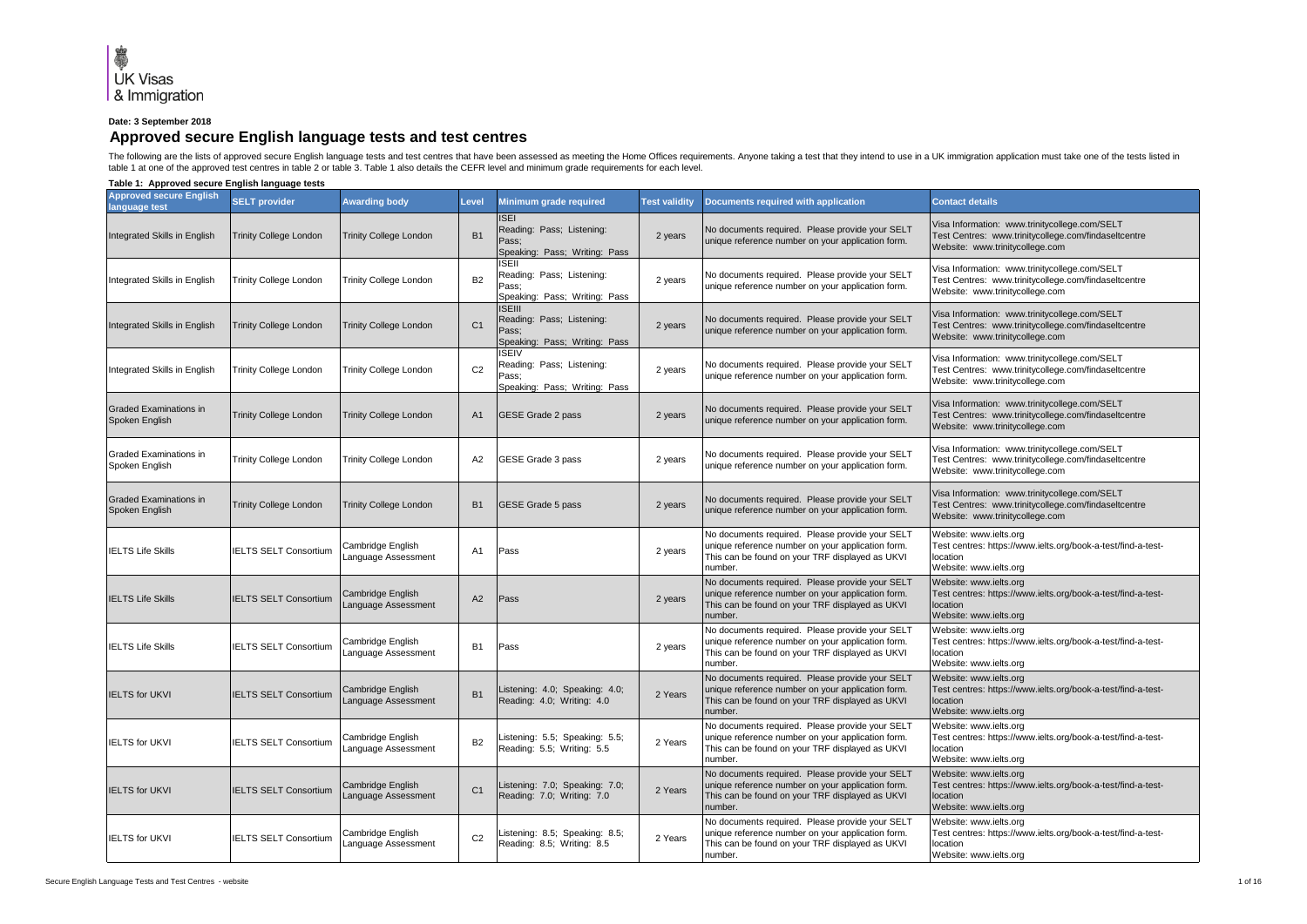## **Table 2: Approved SELT test centres in UK**

Please refer to the SELT provider's website for test availability.

| <b>Provider</b>               | <b>Test centre</b><br>number | Name of test centre                     | <b>Address</b>                                                                                                  | <b>Country</b> | <b>Test centre type</b> | <b>Exam</b>                                                               |
|-------------------------------|------------------------------|-----------------------------------------|-----------------------------------------------------------------------------------------------------------------|----------------|-------------------------|---------------------------------------------------------------------------|
| <b>IELTS SELT Consortium</b>  | <b>GBS10</b>                 | <b>British Council, Belfast</b>         | Belfast Metropolitan College- Titanic Quarter<br>Campus, 7 Queens Rd, Belfast, BT3 9DT                          | <b>UK</b>      | UK permanent            | IELTS (all facets)<br><b>Life Skills</b><br>Computer based testing        |
| <b>IELTS SELT Consortium</b>  | <b>GBS06</b>                 | British Council, Birmingham             | South and City Hall Green Campus<br>Cole Bank Road, Hall Green Birmingham,<br><b>B288ES</b>                     | <b>UK</b>      | UK permanent            | <b>IELTS</b> (all facets)<br><b>Life Skills</b><br>Computer based testing |
| <b>IELTS SELT Consortium</b>  | GBS03                        | British Council, Cambridge              | Hills Road Sixth Form College, Hills Road,<br>Cambridge CB2 8PE                                                 | UK             | UK permanent            | IELTS (all facets)<br>Life Skills                                         |
| <b>IELTS SELT Consortium</b>  | <b>GBS08</b>                 | <b>British Council, Cardiff</b>         | Cardiff and Vale College, City Centre Campus,<br>Dumballs Road, Cardiff CF10 5BF                                | UK             | UK permanent            | <b>IELTS</b> (all facets)<br><b>Life Skills</b><br>Computer based testing |
| <b>IELTS SELT Consortium</b>  | GBS01                        | British Council, Edinburgh              | Basil Paterson College, 65 Queen Street,<br>Edinburgh EH <sub>2</sub> 4NA                                       | <b>UK</b>      | UK permanent            | IELTS (all facets)<br>Life Skills                                         |
| <b>IELTS SELT Consortium</b>  | GBS01                        | British Council, Edinburgh              | Edinburgh College, Granton Campus, 350 West<br>Granton Road, Edinburgh EH5 1QE                                  | <b>UK</b>      | UK permanent            | Computer based testing                                                    |
| <b>IELTS SELT Consortium</b>  | GBS05                        | British Council, London Central         | International House London, 16 Stukeley Street,<br>London WC2B 5LQ                                              | <b>UK</b>      | UK permanent            | <b>IELTS</b> (all facets)<br>Life Skills                                  |
| IELTS SELT Consortium         | GBS05                        | British Council, London Central         | International House London, 16 Stukeley Street,<br>London WC2B 5LQ                                              | <b>UK</b>      | UK permanent            | Computer based testing                                                    |
| <b>IELTS SELT Consortium</b>  | GBS04                        | British Council, London North           | London Metropolitan University, 166-200<br>Holloway Road, London N7 8DB                                         | <b>UK</b>      | UK permanent            | <b>IELTS</b> (all facets)<br>Life Skills                                  |
| <b>IELTS SELT Consortium</b>  | GBS04                        | British Council, London North           | Barnet Southgate College, Wood Street<br>Campus, London, EN5 4AZ                                                | <b>UK</b>      | UK permanent            | Computer based testing                                                    |
| <b>IELTS SELT Consortium</b>  | <b>GBS02</b>                 | British Council, London West            | Ealing Hammersmith & West London College,<br>Hammersmith Campus, Gliddon Road, Barons<br>Court, London, W14 9BL | <b>UK</b>      | UK permanent            | IELTS (all facets)<br><b>Life Skills</b>                                  |
| <b>IELTS SELT Consortium</b>  | GBS02                        | British Council, London West            | GSM London, Greenford Campus, 891<br>Greenford Road, Greenford, Middlesex UB6 OHE                               | UK             | UK permanent            | Computer based testing                                                    |
| <b>IELTS SELT Consortium</b>  | GBS07                        | <b>British Council, Manchester</b>      | Connell 6th Form College, 301 Alan Turing Way,<br>Manchester M11 3BS                                            | <b>UK</b>      | UK permanent            | <b>IELTS</b> (all facets)<br><b>Life Skills</b><br>Computer based testing |
| <b>IELTS SELT Consortium</b>  | GBS09                        | British Council, Portsmouth             | Highbury College, Tutor Crescent, Portsmouth<br>PO6 2SA                                                         | <b>UK</b>      | UK permanent            | <b>IELTS</b> (all facets)<br><b>Life Skills</b>                           |
| <b>Trinity College London</b> | 58500                        | <b>Trinity Belfast SELT Centre</b>      | Forsyth House, Cromac Square, Belfast, County<br>Antrim BT2 8LA                                                 | <b>UK</b>      | UK permanent            | ISE<br><b>GESE</b>                                                        |
| <b>Trinity College London</b> | 58501                        | <b>Trinity Birmingham SELT Centre</b>   | Lonsdale House, 52 Blucher Street, Birmingham<br>B1 1QU                                                         | <b>UK</b>      | UK permanent            | <b>ISE</b><br><b>GESE</b>                                                 |
| <b>Trinity College London</b> | 58502                        | <b>Trinity Cardiff SELT Centre</b>      | Temple Court, 13a Cathedral Road, Cardiff<br><b>CF11 9HA</b>                                                    | <b>UK</b>      | UK permanent            | <b>ISE</b><br><b>GESE</b>                                                 |
| <b>Trinity College London</b> | 61234                        | <b>Trinity Croydon SELT Centre</b>      | 7th Floor, AMP House, 110 Dingwall Road,<br>Croydon CR0 2LX                                                     | UK             | UK permanent            | <b>ISE</b><br><b>GESE</b>                                                 |
| <b>Trinity College London</b> | 58503                        | <b>Trinity Glasgow SELT Centre</b>      | 7 Buchanan St, Glasgow G1 3HL                                                                                   | <b>UK</b>      | UK permanent            | <b>ISE</b><br><b>GESE</b>                                                 |
| <b>Trinity College London</b> | 58504                        | <b>Trinity Leeds SELT Centre</b>        | West One Building, 114 Wellington Street,<br>Leeds LS1 1BA                                                      | UK             | UK permanent            | $\overline{\mathsf{ISE}}$<br><b>GESE</b>                                  |
| <b>Trinity College London</b> | 58505                        | Trinity London Hammersmith SELT Centre  | 2 Queen Caroline Street, London W6 9DX                                                                          | <b>UK</b>      | UK permanent            | <b>ISE</b><br><b>GESE</b>                                                 |
| <b>Trinity College London</b> | 58506                        | Trinity London Holborn SELT Centre      | 88 Kingsway, London WC2B 6AA                                                                                    | UK             | UK permanent            | <b>ISE</b><br><b>GESE</b>                                                 |
| <b>Trinity College London</b> | 58507                        | <b>Trinity Manchester SELT Centre</b>   | Peter House, Oxford Street, Manchester M1 5AN UK                                                                |                | UK permanent            | <b>ISE</b><br><b>GESE</b>                                                 |
| <b>Trinity College London</b> | 58509                        | <b>Trinity Peterborough SELT Centre</b> | Stuart House, East Wing, St John's Street,<br>Peterborough PE1 5DD                                              | UK             | UK permanent            | <b>ISE</b><br><b>GESE</b>                                                 |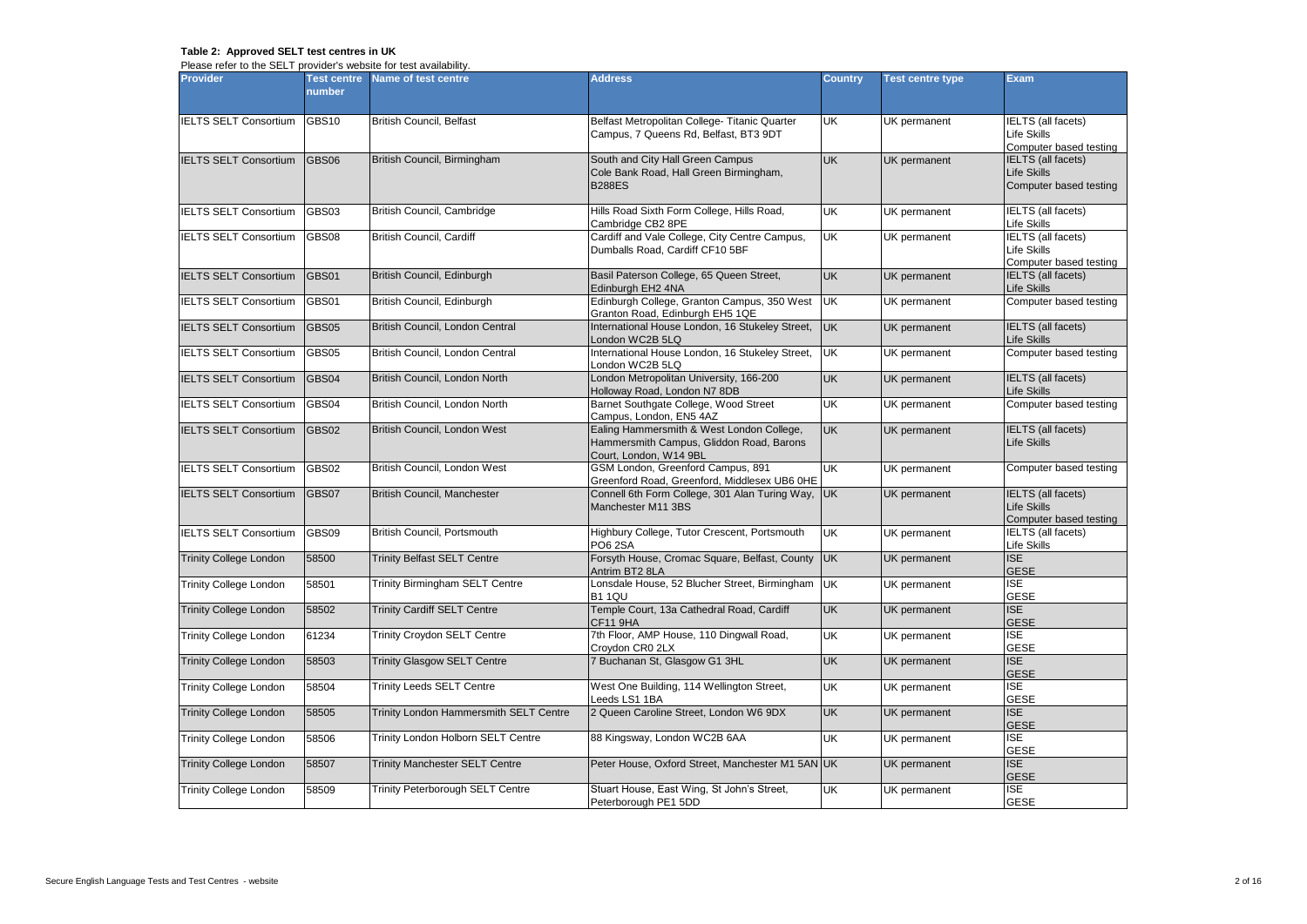## **Table 3: Approved SELT test centres in Rest of the World (RoW)**

Please refer to the SELT provider's website for test availability.

"Permanent" centres will provide testing at least every 28 days.

"RoW pop-up 1" centres will provide testing at least one every quarter. "RoW pop-up 2" centres will provide testing at least one every six months.

| <b>Provider</b>                  | <b>IDP</b> or | <b>Test centre</b> | Name of test centre                     | <b>Address</b>                                                                                                                                                                                                                                                 | <b>Country</b>                    | <b>Test centre type</b> | <b>Exam &amp; Facet</b>                                            |
|----------------------------------|---------------|--------------------|-----------------------------------------|----------------------------------------------------------------------------------------------------------------------------------------------------------------------------------------------------------------------------------------------------------------|-----------------------------------|-------------------------|--------------------------------------------------------------------|
|                                  | <b>BC</b>     | number             |                                         |                                                                                                                                                                                                                                                                |                                   |                         |                                                                    |
| <b>IELTS SELT Consortium BC</b>  |               | AF010              | <b>BC</b> Afghanistan                   | British Council, British Embassy Compound, 15 Street<br>Roundabout, Wazir Akbar Khan, Kabul, Afghanistan<br><b>OR</b><br>(Back-up location) Aria Delta Consulting Group, House<br>#6, 4th Ansari Street, Kolula Pushta Road, Shahre<br>Naw, Kabul, Afghanistan | Afghanistan                       | RoW pop-up 1            | <b>IELTS</b> (all facets)<br>Life Skills                           |
| <b>IELTS SELT Consortium BC</b>  |               | AL001              | <b>BC</b> Tirana                        | European University of Tirana, Bulevardi Gjergj Fishta,<br>Tirana, Albania                                                                                                                                                                                     | Albania                           | Permanent               | <b>IELTS</b> (all facets)<br>Life Skills                           |
| IELTS SELT Consortium BC         |               | DZ015              | <b>BC Algiers</b>                       | British Council Algeria, Route Nationale N05 Bab<br>Ezzouar Alger 16311, Algeria                                                                                                                                                                               | Algeria                           | Permanent               | <b>IELTS</b> (all facets)<br>Life Skills                           |
| <b>IELTS SELT Consortium IDP</b> |               | AR630              | International House Buenos<br>Aires     | IELTS Argentina, Paraguay 755, 9th Floor, Unit 20,<br>Ciudad Autonoma de Buenos Aires, Argentina                                                                                                                                                               | Argentina                         | RoW pop-up 1            | <b>IELTS</b> (all facets)<br>Life Skills                           |
| <b>IELTS SELT Consortium BC</b>  |               | AM001              | <b>BC</b> Yerevan                       | 9 Alex Manoogian, Yerevan, Armenia, 0070                                                                                                                                                                                                                       | Armenia                           | RoW pop-up 1            | <b>IELTS</b> (all facets)<br>Life Skills                           |
| <b>IELTS SELT Consortium IDP</b> |               | <b>AU468</b>       | <b>IDP Sydney</b>                       | Marcus Clark Building - Sydney TAFE, 827 George St,<br>Ultimo, NSW, 2007                                                                                                                                                                                       | Australia                         | RoW pop-up 1            | <b>IELTS</b> (all facets)<br>Life Skills                           |
| <b>IELTS SELT Consortium BC</b>  |               | AT040              | <b>BC</b> Vienna                        | British Council, Austria Siebensterngasse 21, 1070<br>Vienna, Austria                                                                                                                                                                                          | Austria                           | RoW pop-up 1            | <b>IELTS</b> (all facets)<br>Life Skills                           |
| IELTS SELT Consortium BC         |               | AZ001              | <b>BC Baku</b>                          | HYATT REGENCY BAKU, 1033 Izmir Street, AZ1065<br>Baku, Azerbaijan                                                                                                                                                                                              | Azerbaijan                        | Permanent               | <b>IELTS</b> (all facets)                                          |
| IELTS SELT Consortium BC         |               | AZ001              | <b>BC Baku</b>                          | The Landmark 3, Nizami 90A street, Baku, AZ1010                                                                                                                                                                                                                | Azerbaijan                        | Permanent               | Life Skills                                                        |
| <b>IELTS SELT Consortium BC</b>  |               | <b>BH001</b>       | <b>BC</b> Manama                        | National Institute of Industrial Training (NIIT) Building<br>775, Road 1510, Block 115, Hidd Industrial Area,<br>Kingdom of Bahrain                                                                                                                            | <b>Bahrain</b>                    | Permanent               | <b>IELTS</b> (all facets)<br>Life Skills<br>Computer based testing |
| <b>IELTS SELT Consortium BC</b>  |               | <b>BD001</b>       | <b>BC</b> Dhaka                         | FutureEd ELC, Abedin Tower, 35 Kamal Ataturk<br>Avenue, Dhaka 1213, Bangladesh                                                                                                                                                                                 | Bangladesh                        | Permanent               | <b>IELTS</b> (all facets)<br>Life Skills                           |
| IELTS SELT Consortium BC         |               | <b>BD001</b>       | <b>BC</b> Dhaka                         | British Council Dhaka, 5 Fuller Road, Dhaka 1000,<br>Bangladesh                                                                                                                                                                                                | Bangladesh                        | Permanent               | <b>IELTS</b> computer based testing                                |
| <b>IELTS SELT Consortium BC</b>  |               | <b>BD001</b>       | <b>BC Sylhet</b>                        | 5 Floor, Dorshon Dewri, Amberkhana, Sylhet-3100                                                                                                                                                                                                                | Bangladesh                        | Permanent               | <b>IELTS</b> (all facets)<br>Life Skills                           |
| <b>IELTS SELT Consortium IDP</b> |               | <b>BD050</b>       | <b>IDP</b> Dhaka                        | IDP Education, Hamid Tower, 4th Floor, Level 5,<br>Gulshan Circle 2, Dhaka, Bangladesh                                                                                                                                                                         | Bangladesh                        | Permanent               | <b>IELTS</b> (all facets)<br>Life Skills                           |
| IELTS SELT Consortium IDP        |               | <b>BD050</b>       | <b>IDP</b> Sylhet                       | Hotel Valley Garden Sylhet Tower, Sobhanighat,<br>Bishwa Road, Sylhet, Bangladesh                                                                                                                                                                              | Bangladesh                        | Permanent               | <b>IELTS</b> (all facets)<br>Life Skills                           |
| <b>IELTS SELT Consortium BC</b>  |               | LT001              | <b>BC Minsk</b>                         | Smolyachkova St 9, Minsk, Belarus                                                                                                                                                                                                                              | <b>Belarus</b>                    | RoW pop-up 1            | <b>IELTS</b> (all facets)<br>Life Skills                           |
| IELTS SELT Consortium BC         |               | <b>BE003</b>       | <b>BC Brussels</b>                      | 108 rue du Trône, 1050 Brussels, Belgium                                                                                                                                                                                                                       | Belgium                           | RoW pop-up 1            | IELTS (all facets)<br>Life Skills                                  |
| <b>IELTS SELT Consortium BC</b>  |               | <b>BA001</b>       | <b>BC</b> Sarajevo                      | British Council Bosnia and Herzegovina, Ljubljanska 9,<br>71000 Sarajevo, Bosnia and Herzegovina                                                                                                                                                               | Bosnia & Herzegovina RoW pop-up 1 |                         | <b>IELTS</b> (all facets)<br>Life Skills                           |
| <b>IELTS SELT Consortium BC</b>  |               | ZW001              | <b>BC Johannesburg</b>                  | Botswana Productivity Centre (BNPC), Private Bag<br>00392, Gaborne, Botswana                                                                                                                                                                                   | <b>Botswana</b>                   | RoW pop-up 1            | <b>IELTS</b> (all facets)<br>Life Skills                           |
| IELTS SELT Consortium IDP        |               | <b>BR047</b>       | Associacao Cultura Inglesa Sao<br>Paulo | Rua Ferriera de Araujo, 741 / 1st Andar, Pinheiros,<br>Sao Paulo, SP 05428-002, Brazil                                                                                                                                                                         | <b>Brazil</b>                     | Permanent               | <b>IELTS</b> (all facets)<br>Life Skills                           |
| <b>IELTS SELT Consortium BC</b>  |               | <b>BR051</b>       | <b>BC</b> Brasilia                      | Cultura Inglesa, SEPS 709 / 909, Conjunto B, Asa Sul,<br>Brasilia, DF, Brazil                                                                                                                                                                                  | <b>Brazil</b>                     | Permanent               | <b>IELTS</b> (all facets)<br>Life Skills                           |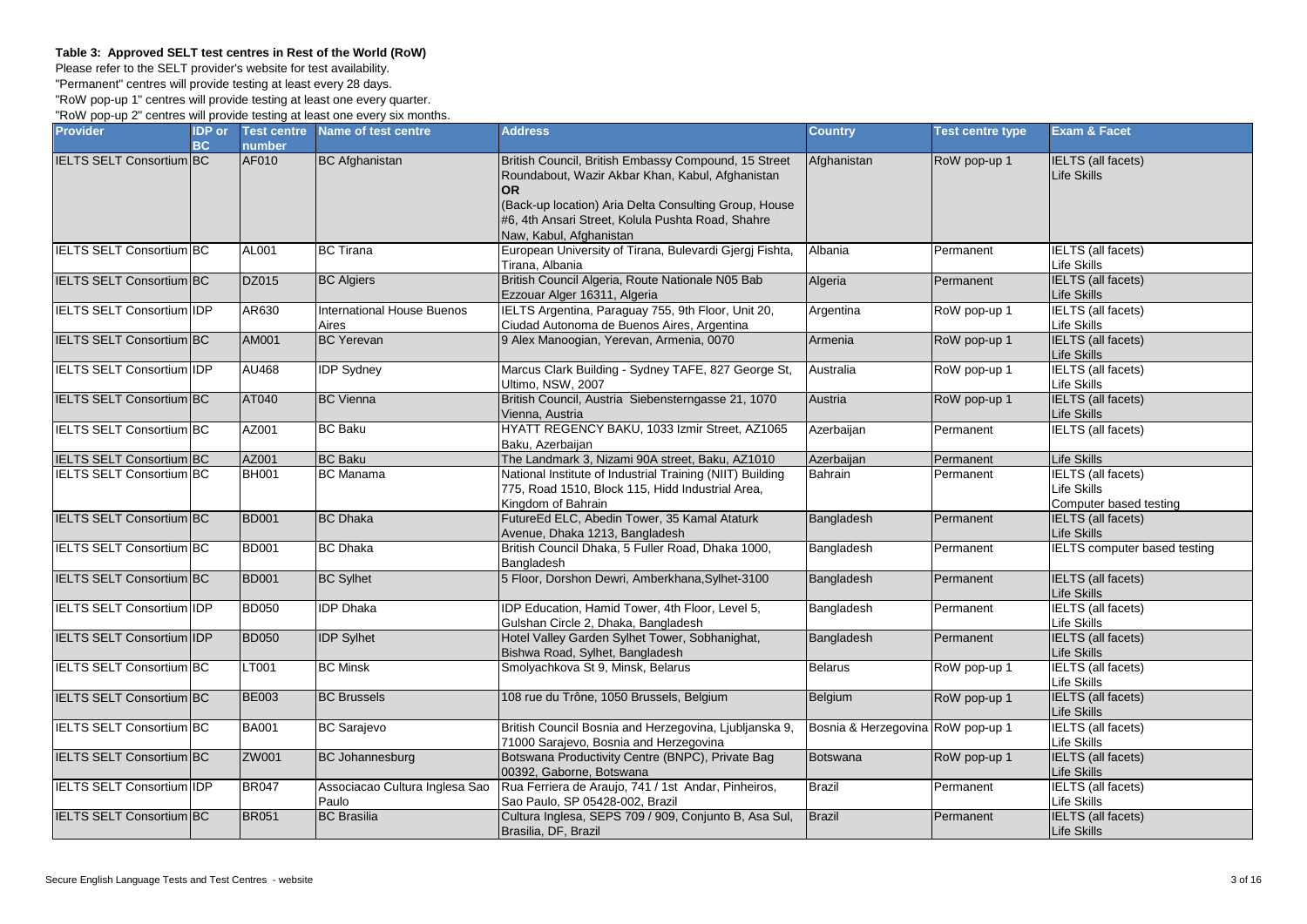| <b>Provider</b>                  | <b>IDP</b> or<br><b>BC</b> | <b>Test centre</b><br><b>number</b> | Name of test centre      | <b>Address</b>                                                                                                                                                                   | <b>Country</b>  | <b>Test centre type</b> | <b>Exam &amp; Facet</b>                  |
|----------------------------------|----------------------------|-------------------------------------|--------------------------|----------------------------------------------------------------------------------------------------------------------------------------------------------------------------------|-----------------|-------------------------|------------------------------------------|
| <b>IELTS SELT Consortium BC</b>  |                            | <b>BR051</b>                        | <b>BC Rio De Janeiro</b> | FGV, Rua Candelária, 6, Rio de Janeiro, 22250-900,<br><b>Brazil</b>                                                                                                              | <b>Brazil</b>   | Permanent               | <b>IELTS</b> (all facets)<br>Life Skills |
| <b>IELTS SELT Consortium BC</b>  |                            | <b>BR051</b>                        | <b>BC Sao Paulo</b>      | Sao Paulo Open Centre, AV. Adolfo Pinheiro, 1000 CJ.<br>111-113                                                                                                                  | Brazil          | Permanent               | <b>IELTS</b> (all facets)<br>Life Skills |
| <b>IELTS SELT Consortium BC</b>  |                            | <b>BR051</b>                        | <b>BC Sao Paulo</b>      | FACHA, Rua Muniz Barreto, 51 - Botafogo, Rio de<br>Janeiro - RJ, 22251-090, Brazil                                                                                               | <b>Brazil</b>   | Permanent               | <b>IELTS</b> computer based testing      |
| IELTS SELT Consortium BC         |                            | <b>MY001</b>                        | <b>BC</b> Brunei         | CFBT Brunei, 1st Floor, Unit 8, Block C, Kiarong<br>Complex, Lebuhraya Sultan Haji Hassanal Bolkiah,<br>Gadong, Brunei Darussalam                                                | <b>Brunei</b>   | RoW pop-up 1            | IELTS (all facets)<br>Life Skills        |
| IELTS SELT Consortium BC         |                            | <b>BG001</b>                        | <b>BC</b> Sofia          | British Council, 7 Krakra Street, 1504 Sofia, Bulgaria                                                                                                                           | <b>Bulgaria</b> | RoW pop-up 2            | <b>IELTS</b> (all facets)<br>Life Skills |
| <b>IELTS SELT Consortium BC</b>  |                            | <b>BU001</b>                        | <b>BC Rangoon</b>        | Myanmar ICT Park, Universities Hlaing Campus, Hlaing Burma<br>Township, Yangon, Burma                                                                                            |                 | RoW pop-up 1            | <b>IELTS</b> (all facets)<br>Life Skills |
| <b>IELTS SELT Consortium IDP</b> |                            | <b>KH001</b>                        | <b>IDP Phnom Penh</b>    | #167, St. 163 Corner St. 480, Chamkarmon, Phnom<br>Penh                                                                                                                          | Cambodia        | RoW pop-up 1            | IELTS (all facets)<br>Life Skills        |
| <b>IELTS SELT Consortium BC</b>  |                            | <b>CM001</b>                        | <b>BC Yaounde</b>        | Franco Hotel Yaounde, Rue Onembele Nkou,<br>Niongkak, Opposite College Matamfen, Next to<br>Delegation for National Security, Yaounde, 03336                                     | Cameroon        | Permanent               | <b>IELTS</b> (all facets)<br>Life Skills |
| <b>IELTS SELT Consortium IDP</b> |                            | CA418                               | Halifax                  | East Coast School of Languages, 1256 Barrington<br>Street, Halifax, B3J 1Y6, Nova Scotia, Canada                                                                                 | Canada          | RoW pop-up 2            | <b>IELTS</b> (all facets)<br>Life Skills |
| <b>IELTS SELT Consortium IDP</b> |                            | CA418                               | <b>IDP</b> Edmonton      | Grant MacEwan University, 10700 104 Ave NW,<br>Edmonton, AB, T5J 4S2                                                                                                             | Canada          | RoW pop-up 2            | <b>IELTS</b> (all facets)<br>Life Skills |
| <b>IELTS SELT Consortium IDP</b> |                            | CA418                               | <b>IDP Ottawa</b>        | Fauteux Hall, 57 Louis-Pasteur Private, Ottawa, ON<br><b>K1N 6N5</b>                                                                                                             | Canada          | RoW pop-up 2            | <b>IELTS</b> (all facets)<br>Life Skills |
| IELTS SELT Consortium IDP        |                            | CA418                               | <b>IDP Toronto</b>       | 5635 Yonge Street, Toronto, ON, M2M 3S9                                                                                                                                          | Canada          | RoW pop-up 2            | <b>IELTS</b> (all facets)<br>Life Skills |
| <b>IELTS SELT Consortium IDP</b> |                            | CA050                               | <b>IDP Vancouver</b>     | Global Village, Vancouver IELTS Test Centre, 888<br>Cambie Street, Vancouver, British Colombia V6B 2P6,<br>Canada                                                                | Canada          | RoW pop-up 1            | <b>IELTS</b> (all facets)<br>Life Skills |
| <b>IELTS SELT Consortium BC</b>  |                            | CLS01                               | <b>BC</b> Santiago       | Hotel Mercure, Avda Bernardo O'Higgins 632, Santiago<br>Centro, Chile                                                                                                            | Chile           | RoW pop-up 1            | <b>IELTS</b> (all facets)<br>Life Skills |
| IELTS SELT Consortium BC         |                            | <b>CN001</b>                        | <b>BC</b> Beijing        | Capital Normal University, Ke Yuan Plaza, 12th-13th<br>floor, West Third Ring North Road, Jia 105#, Haidian<br>District, Beijing, China                                          | China           | RoW pop-up 1            | <b>IELTS</b> (all facets)                |
| <b>IELTS SELT Consortium BC</b>  |                            | <b>CN001</b>                        | BC Beijing - BFSU        | Beijing Foreign Studies University, West Campus, 19<br>North Ave., West 3rd Ring Road, Haidian, Beijing, China                                                                   | China           | Permanent               | <b>IELTS</b> (all facets)<br>Life Skills |
| <b>IELTS SELT Consortium BC</b>  |                            | <b>CN001</b>                        | <b>BC Beijing - CUEB</b> | Capital University of Economics and Business,<br>Hongmiao Campus of Capital University of Economics<br>and Business, No.2 Jingtaili, Hongmiao,<br>Chaoyangmenwai, Beijing, China | China           | Permanent               | <b>IELTS</b> (all facets)                |
| <b>IELTS SELT Consortium BC</b>  |                            | <b>CN001</b>                        | BC Beijing - GUOSHI      | GUOSHI Test Centre, Floor 4, Guoshi Building, No.1,<br>Shangdi 6 Street, Haidian District, Beijing, China                                                                        | China           | RoW pop-up 1            | <b>IELTS</b> (all facets)<br>Life Skills |
| IELTS SELT Consortium BC         |                            | <b>CN002</b>                        | <b>BC Changsha</b>       | Changsha IELTS Test Centre, Hunan Mass Media<br>Vocational and Technical College, Teaching building, 77<br>xinjian xilu, Changsha, Hunan 410007                                  | China           | Permanent               | <b>IELTS</b> (all facets)<br>Life Skills |
| <b>IELTS SELT Consortium BC</b>  |                            | <b>CN172</b>                        | <b>BC Chengdu</b>        | No 2 Teaching Building, University of Electronic Science<br>and Technology of China, No.4, Section 2, North<br>Jianshe Road, Chengdu, 610054, China                              | China           | Permanent               | <b>IELTS</b> (all facets)<br>Life Skills |
| <b>IELTS SELT Consortium BC</b>  |                            | <b>CN172</b>                        | <b>BC Chongqing</b>      | Hong Wen building, Sichuan International Studies<br>University, Lie Shi Mu, Shapingba District, Chongqing<br>400031, China                                                       | China           | Permanent               | IELTS (all facets)<br>Life Skills        |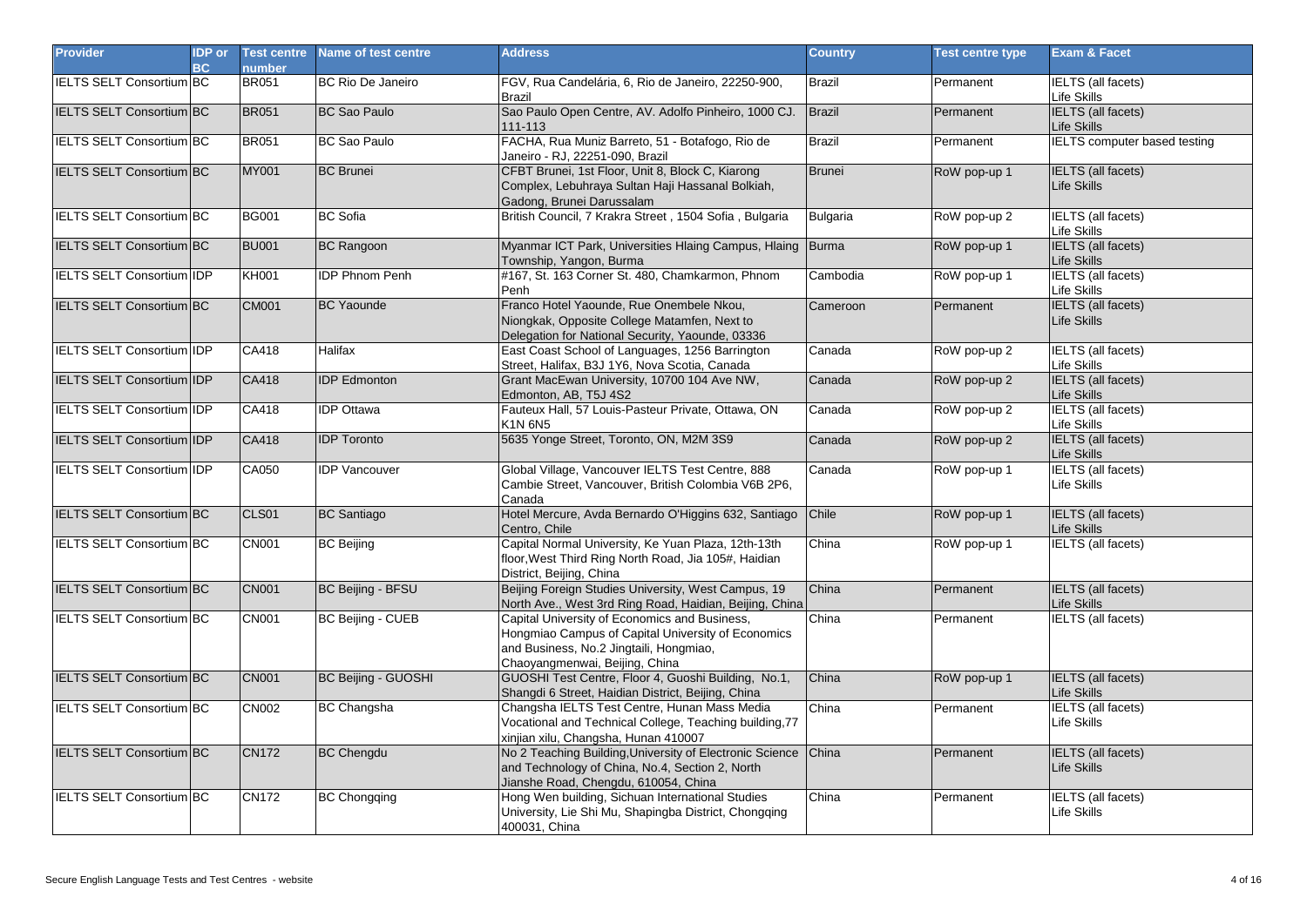| <b>Provider</b>                 | <b>IDP</b> or<br>BC | <b>Test centre</b><br>number | Name of test centre   | <b>Address</b>                                                                                                                                                                                                           | <b>Country</b> | <b>Test centre type</b> | <b>Exam &amp; Facet</b>                         |
|---------------------------------|---------------------|------------------------------|-----------------------|--------------------------------------------------------------------------------------------------------------------------------------------------------------------------------------------------------------------------|----------------|-------------------------|-------------------------------------------------|
| <b>IELTS SELT Consortium BC</b> |                     | <b>CN172</b>                 | <b>BC Chongqing</b>   | British Council Chong Qing, Room 5-7, 28F<br>Metropolitan Oriental Plaza, No. 68 Zourong Rd,<br>Yuzhong District, 400010 Chongqing, China                                                                                | China          | Permanent               | IELTS computer based testing                    |
| <b>IELTS SELT Consortium BC</b> |                     | <b>CN001</b>                 | <b>BC</b> Dalian      | West Building of Dalian Education University, 82 Wusi<br>Road Xigang District, Dalian, Liaoning Province                                                                                                                 | China          | Permanent               | <b>IELTS</b> (all facets)<br>Life Skills        |
| <b>IELTS SELT Consortium BC</b> |                     | <b>CN002</b>                 | <b>BC Fuzhou</b>      | Foreign Language Institute, Fujian Normal Univerisity,<br>Shangsan Road, Cangshan District, Fuzhou, Fujian<br>Province, China                                                                                            | China          | Permanent               | <b>IELTS</b> (all facets)<br><b>Life Skills</b> |
| <b>IELTS SELT Consortium BC</b> |                     | <b>CN002</b>                 | <b>BC Fuzhou</b>      | Foshan Sub-venue, Guangdong University of Foreign<br>Studies, International Education Hub, Fufeng Plaza Blk<br>30, Foping 4th Road No.1, Nanhai, Foshan,<br>Guangdong, China                                             | China          | RoW pop-up 1            | <b>IELTS</b> (all facets)<br>Life Skills        |
| <b>IELTS SELT Consortium BC</b> |                     | <b>CN002</b>                 | <b>BC Guangzhou</b>   | Building of Arts, South Campus of Guangdong<br>University of Foreign Studies, No 178, Waihuan Road<br>East, Guangzhou Higher Education Mega Centre,<br>Xiaoguwei, Panyu District, Guangzhou, Guangdon<br>Province, China | China          | Permanent               | IELTS (all facets)<br><b>Life Skills</b>        |
| <b>IELTS SELT Consortium BC</b> |                     | <b>CN002</b>                 | <b>BC Guangzhou</b>   | British Council Guangzhou, 30th Floor, Teem Tower,<br>208 Tianhe Road, Guangzhou, China                                                                                                                                  | China          | Permanent               | IELTS computer based testing                    |
| <b>IELTS SELT Consortium BC</b> |                     | <b>CN004</b>                 | <b>BC Hangzhou</b>    | Zhejiang Jiaoyu Zonghe Building, No. 35 Xue Yuan<br>Road, Hangzhou, Zhejiang Province, China                                                                                                                             | China          | Permanent               | IELTS (all facets)<br>Life Skills               |
| <b>IELTS SELT Consortium BC</b> |                     | <b>CN004</b>                 | <b>BC Hangzhou</b>    | Hangzhou Dianzi University, No.1158, Second Street,<br>Jianggan District, Hangzhou City, China                                                                                                                           | China          | RoW pop-up 1            | <b>IELTS</b> (all facets)<br>Life Skills        |
| <b>IELTS SELT Consortium BC</b> |                     | <b>CN001</b>                 | <b>BC Jinan - SDU</b> | Shandong University, No.6 Building, School of Foreign<br>Languages, Hongjialou Campus, NO.5 Hongjialou,<br>Licheng District, Jinan, China                                                                                | China          | Permanent               | <b>IELTS</b> (all facets)<br><b>Life Skills</b> |
| IELTS SELT Consortium BC        |                     | <b>CN172</b>                 | <b>BC Kunming</b>     | KM-YNUFE-UKVI, No.237, Longquan Road, Kunming                                                                                                                                                                            | China          | RoW pop-up 1            | <b>IELTS</b> (all facets)                       |
| <b>IELTS SELT Consortium BC</b> |                     | <b>CN004</b>                 | <b>BC Nanjing</b>     | Southeast University, No. 2 Sipailou, Nanjing, Jiangsu<br>Province, China                                                                                                                                                | China          | Permanent               | <b>IELTS</b> (all facets)<br>Life Skills        |
| <b>IELTS SELT Consortium BC</b> |                     | <b>CN004</b>                 | <b>BC Nanjing</b>     | Southeast University, Jiulonghu Campus, No. 2, Dong<br>Nan Da Xue Road, Nanjing, China - Written test carried<br>out in No.2 Sipailou, (Zhongshan Building) Nanjing,<br>Jiangsu Province, China                          | China          | Permanent               | <b>IELTS</b> (all facets)<br>Life Skills        |
| <b>IELTS SELT Consortium BC</b> |                     | <b>CN001</b>                 | <b>BC Qingdao</b>     | Ocean University of China, Teaching Building of X<br>Area, Ocean University of China, No. 23 East<br>HongKong Road, Shi Nan District, Qingdao, China                                                                     | China          | Permanent               | <b>IELTS</b> (all facets)<br><b>Life Skills</b> |
| <b>IELTS SELT Consortium BC</b> |                     | <b>CN004</b>                 | <b>BC</b> Shanghai    | Shanghai University of Finance and Economics, No.8<br>Ji'nian Road, Yangpu District, Shanghai, China                                                                                                                     | China          | Permanent               | <b>IELTS</b> (all facets)<br>Life Skills        |
| <b>IELTS SELT Consortium BC</b> |                     | <b>CN004</b>                 | <b>BC Shanghai</b>    | 3rd Floor, Fitness Centre, Shanghai University of<br>Finance and Economics, 369 Zhong Shan Bei Yi Lu,<br>Shanghai, China                                                                                                 | China          | Permanent               | <b>IELTS</b> (all facets)<br><b>Life Skills</b> |
| <b>IELTS SELT Consortium BC</b> |                     | <b>CN004</b>                 | <b>BC</b> Shanghai    | British Council Shanghai, Room 01-03/08, 16/F Garden<br>Square 968 West Beijing Road, Shanghai, 200041,<br>China                                                                                                         | China          | Permanent               | IELTS computer based testing                    |
| <b>IELTS SELT Consortium BC</b> |                     | <b>CN001</b>                 | <b>BC</b> Shenyang    | Liaoning University, No 58 Dao Yi Street, ShenBei New<br>District, Shenyang, China                                                                                                                                       | China          | Permanent               | <b>IELTS</b> (all facets)<br>Life Skills        |
| <b>IELTS SELT Consortium BC</b> |                     | <b>CN002</b>                 | <b>BC</b> Shenzhen    | 11th Floor, Block 4, SEG Science and Technology<br>Park, Huaqiang Road North, Shenzhen, Guangdon<br>Province, China                                                                                                      | China          | Permanent               | <b>IELTS</b> (all facets)<br>Life Skills        |
| <b>IELTS SELT Consortium BC</b> |                     | <b>CN001</b>                 | <b>BC Taiyuan</b>     | No.79 West Yingze Street, Wanbailin District, Taiyuan                                                                                                                                                                    | China          | Pop-up 1                | IELTS (all facets)                              |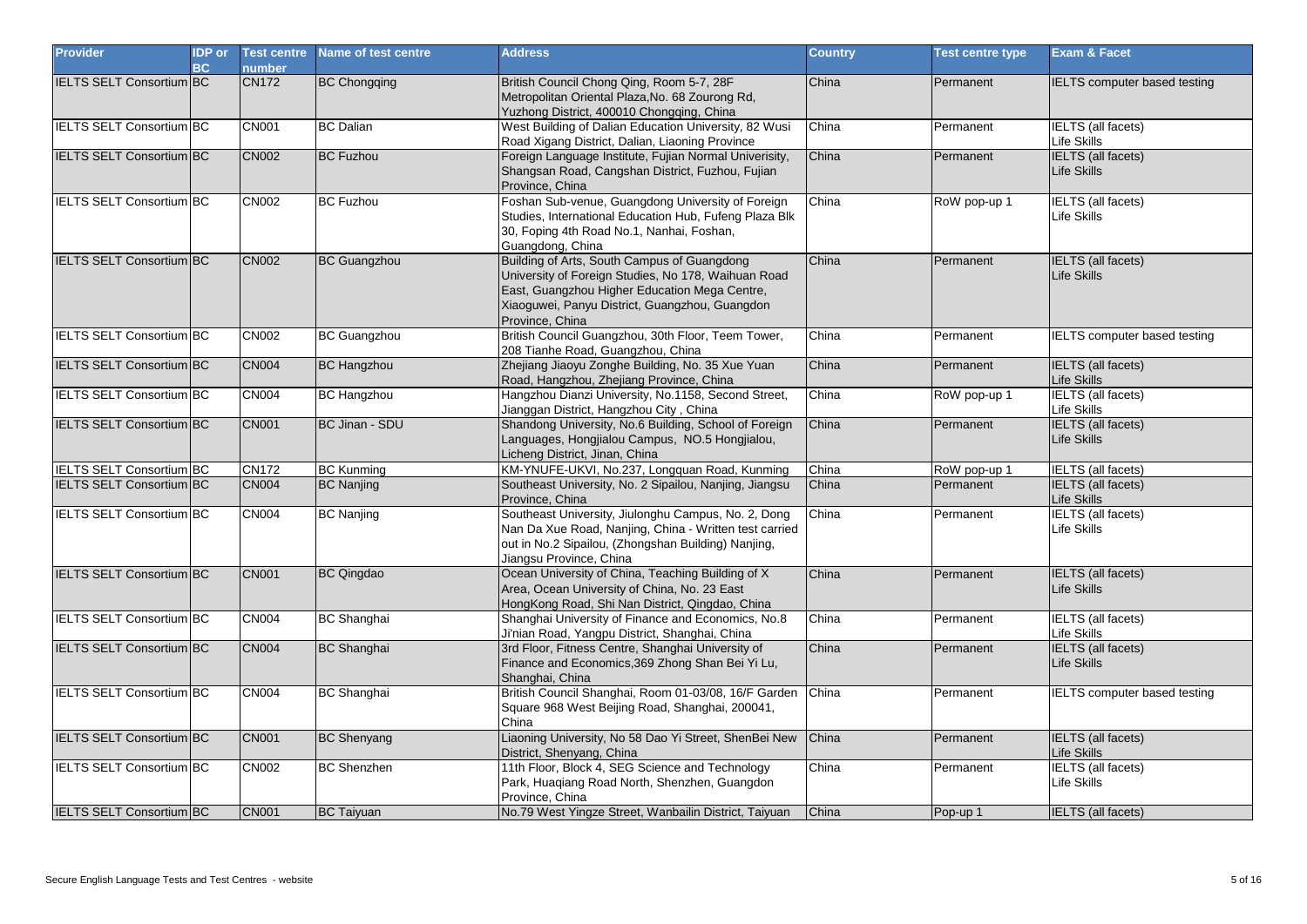| <b>Provider</b>                  | <b>IDP</b> or<br><b>BC</b> | <b>Test centre</b><br>number | Name of test centre                  | <b>Address</b>                                                                                                                                                                     | <b>Country</b>     | <b>Test centre type</b> | <b>Exam &amp; Facet</b>                         |
|----------------------------------|----------------------------|------------------------------|--------------------------------------|------------------------------------------------------------------------------------------------------------------------------------------------------------------------------------|--------------------|-------------------------|-------------------------------------------------|
| <b>IELTS SELT Consortium BC</b>  |                            | <b>CN001</b>                 | <b>BC Tianjin</b>                    | Nankai University, College of foreign languages,<br>Nankai University, No. 94 Weijin Road, Nan Kai District,<br>Tianjin, China                                                     | China              | Permanent               | <b>IELTS</b> (all facets)<br>Life Skills        |
| <b>IELTS SELT Consortium BC</b>  |                            | <b>CN001</b>                 | <b>BC</b> Tianjin                    | Tianjin University, No.26 Building B, Weijin Road<br>Campus of Tianjin University, China                                                                                           | China              | RoW pop-up 1            | IELTS (all facets)                              |
| <b>IELTS SELT Consortium BC</b>  |                            | <b>CN001</b>                 | <b>BC</b> Wuhan                      | WuHan Britain-China School, No.1 Building of the<br>Qiaokou Campus, Wuhan Britain-China School. No.291<br>YanHe Avenue, QiaoKou District, Wuhan, China                             | China              | Permanent               | IELTS (all facets)                              |
| <b>IELTS SELT Consortium BC</b>  |                            | <b>CN001</b>                 | <b>BC</b> Wuhan                      | China University of Geosciences (Wuhan), General<br>Teaching Building, East Campus, China University of<br>Geosciences(Wuhan), NO. 388 Lu Mo Road, Ho006Eg<br>Shan District, Wuhan | China              | Row pop-up 1            | <b>IETLS</b> (all facets)<br><b>Life Skills</b> |
| <b>IELTS SELT Consortium BC</b>  |                            | <b>CN001</b>                 | <b>BC</b> Xi'an                      | Shanxi Normal University, No 199 Chang'an South<br>Road, Xi'an, China                                                                                                              | China              | Permanent               | <b>IELTS</b> (all facets)<br>Life Skills        |
| <b>IELTS SELT Consortium BC</b>  |                            | <b>CN001</b>                 | <b>BC</b> Zhengzhou                  | Zhengzhou Institute of Light Industry, No. 5 Dongfeng<br>Road, Zhengzhou, China                                                                                                    | China              | Permanent               | <b>IELTS</b> (all facets)<br>Life Skills        |
| <b>IELTS SELT Consortium BC</b>  |                            | <b>CN004</b>                 | Changzhou University                 | Mingxing Building, Sanlian Road, Changzhou Science<br>Education City, Wujin District, Changzhou, Jiangsu                                                                           | China              | Pop-up 1                | <b>IELTS</b> (all facets)                       |
| IELTS SELT Consortium BC         |                            | <b>CN001</b>                 | <b>Harbin Engineering University</b> | Nantong Street No 145, Nangag District, Harbin, China                                                                                                                              | China              | Permanent               | IELTS (all facets)<br><b>Life Skills</b>        |
| <b>IELTS SELT Consortium BC</b>  |                            | <b>CN004</b>                 | Hefei University of Technology       | 193 Tunxi Rd, Baohe Qu, Hefei Shi, Anhui Sheng,<br>China, 230000                                                                                                                   | China              | Permanent               | <b>IELTS</b> (all facets)<br>Life Skills        |
| <b>IELTS SELT Consortium BC</b>  |                            | <b>CN001</b>                 | <b>Qilu University of Technology</b> | No 3501, University Road, Changqing District, Jinan,<br>Shandong Province, China                                                                                                   | China              | Permanent               | <b>IELTS</b> (all facets)                       |
| IELTS SELT Consortium BC         |                            | <b>CN002</b>                 |                                      | Xiamen University of Technology Comprehensive Building, No.394, Siming south Road,<br>Siming District, Xiamen                                                                      | China              | Permanent               | IELTS (all facets)<br>Life Skills               |
| IELTS SELT Consortium BC         |                            | CO001                        | <b>BC</b> Bogota                     | Hotel Estelar Windsor House Calle 95 No 9-97, Bogota<br>110221, Colombia                                                                                                           | Colombia           | Permanent               | <b>IELTS</b> (all facets)<br>Life Skills        |
| <b>IELTS SELT Consortium BC</b>  |                            | CO001                        | <b>BC Cali</b>                       | Dan Carlton Hotel, Carrera 2 No. 1-6, Cali, Colombia                                                                                                                               | Colombia           | RoW pop-up 1            | <b>IELTS</b> (all facets)<br><b>Life Skills</b> |
| <b>IELTS SELT Consortium BC</b>  |                            | CO001                        | <b>BC</b> Medellin                   | British Council Medellin, SERVEM Sede San Diego,<br>Calle 31 43 - 90 - San Diego - Medellín                                                                                        | Colombia           | RoW pop-up 1            | <b>IELTS</b> (all facets)<br>Life Skills        |
| <b>IELTS SELT Consortium IDP</b> |                            | CO015                        | OZI International Bogota             | OZI International, Calle 113 No. 11 A 44 110111,<br>Bogota, Colombia                                                                                                               | Colombia           | Permanent               | <b>IELTS</b> (all facets)<br>Life Skills        |
| <b>IELTS SELT Consortium BC</b>  |                            | <b>HR002</b>                 | <b>BC</b> Zagreb                     | VERN Business School, Importanne Galleria, Iblerov<br>trg 10, 10 000 Zagreb, Croatia                                                                                               | Croatia            | RoW pop-up 1            | <b>IELTS</b> (all facets)<br>Life Skills        |
| <b>IELTS SELT Consortium BC</b>  |                            | <b>CU003</b>                 | <b>BC Havana</b>                     | British Council, British Embassy, Calle 34 esq 7 ma.,<br>Miramar, Ciudad Habana, Cuba                                                                                              | Cuba               | RoW pop-up 1            | <b>IELTS</b> (all facets)<br>Life Skills        |
| IELTS SELT Consortium BC         |                            | <b>CY006</b>                 | <b>BC Nicosia North</b>              | Near East College, Yakin Dogu Kolleji, Yakin Dogu,<br>Universitesi Bulvari, Dikmen, Lefkosa, Nicosia North,<br>Cyprus                                                              | Cyprus (North)     | RoW pop-up 2            | <b>IELTS</b> (all facets)<br><b>Life Skills</b> |
| <b>IELTS SELT Consortium BC</b>  |                            | <b>CY006</b>                 | <b>BC Nicosia South</b>              | Journalist House, 12 Rik Avenue, 2120 Aglantzia,<br>Nicosia South, Cyprus                                                                                                          | Cyprus (South)     | RoW pop-up 1            | <b>IELTS</b> (all facets)<br>Life Skills        |
| <b>IELTS SELT Consortium BC</b>  |                            | CZ001                        | <b>BC Prague</b>                     | British Council, Politickych veznu 13, 110 00 Prague 1,<br><b>Czech Republic</b>                                                                                                   | Czech Republic     | RoW pop-up 2            | IELTS (all facets)<br>Life Skills               |
| IELTS SELT Consortium BC         |                            | GR005                        | <b>BC Copenhagen</b>                 | IELTS, Nikolaj Plads 26, 2., Copenhagen1067, Denmark Denmark                                                                                                                       |                    | RoW pop-up 2            | <b>IELTS</b> (all facets)<br>Life Skills        |
| IELTS SELT Consortium BC         |                            | <b>CU003</b>                 | <b>BC Santo Domingo</b>              | Saint George School, Calle Porfirio Herrera No. 6,<br>Ensanche Piantini, Santo Domingo, Dominican Republic                                                                         | Dominican Republic | RoW pop-up 1            | <b>IELTS</b> (all facets)<br>Life Skills        |
| <b>IELTS SELT Consortium BC</b>  |                            | CO001                        | <b>BC</b> Ecuador                    | International House Guayaquil 2, Kennedy Norte, Av.<br>Luis Orrantia MZ 705 Solar 13, Ecuador                                                                                      | Ecuador            | RoW pop-up 1            | <b>IELTS</b> (all facets)<br>Life Skills        |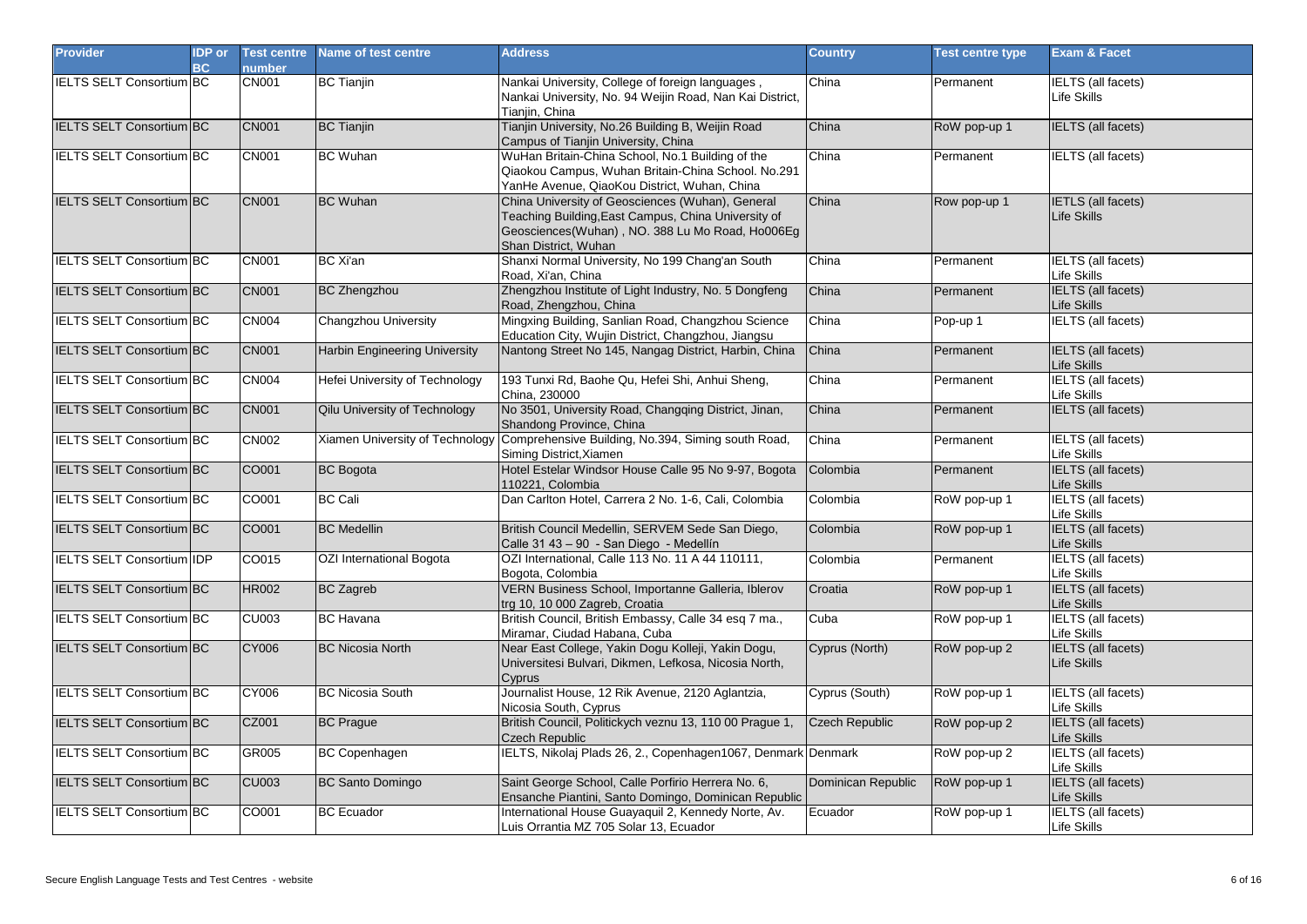| <b>Provider</b>                   | <b>IDP</b> or<br><b>BC</b> | <b>Test centre</b><br>number | <b>Name of test centre</b> | <b>Address</b>                                                                                                            | <b>Country</b> | <b>Test centre type</b> | <b>Exam &amp; Facet</b>                  |
|-----------------------------------|----------------------------|------------------------------|----------------------------|---------------------------------------------------------------------------------------------------------------------------|----------------|-------------------------|------------------------------------------|
| <b>IELTS SELT Consortium BC</b>   |                            | CO001                        | <b>BC</b> Ecuador          | Gregorio Munga N37-12 Y Maria Angelica Carillo, Quito Ecuador<br>170201                                                   |                | RoW pop-up 1            | <b>IELTS</b> (all facets)<br>Life Skills |
| <b>IELTS SELT Consortium BC</b>   |                            | EG002                        | <b>BC</b> Alexandria       | Four Seasons - San Stefano: 399 El Gaish Road,<br>Alexandria, Egypt                                                       | Egypt          | Permanent               | <b>IELTS</b> (all facets)<br>Life Skills |
| <b>IELTS SELT Consortium BC</b>   |                            | EG001                        | <b>BC Cairo</b>            | Pyramisa Hotel, 60 Giza Street, Dokki, Cairo, Egypt                                                                       | Egypt          | Permanent               | <b>IELTS</b> (all facets)<br>Life Skills |
| IELTS SELT Consortium IDP         |                            | EG750                        | <b>IDP</b> Alexandria      | IDP Education, 20 Mahmoud ElDeeb Street, Zizinia,<br>Alexandria, Egypt                                                    | Egypt          | Permanent               | Life Skills                              |
| <b>IELTS SELT Consortium IDP</b>  |                            | EG750                        | <b>IDP</b> Alexandria      | Hilton Alexandria Corniche, 544 El Geish Road, Sidi<br>Bishr, Alexandria, Egypt 21611                                     | Egypt          | Permanent               | <b>IELTS</b> (all facets)                |
| <b>IELTS SELT Consortium IDP</b>  |                            | EG005                        | <b>IDP</b> Cairo           | Fairmont Hotel, Fairmont Towers, Uruba Street,<br>Heliopolis, Egypt                                                       | Egypt          | Permanent               | <b>IELTS</b> (all facets)                |
| <b>IELTS SELT Consortium IIDP</b> |                            | EG005                        | <b>IDP Cairo</b>           | IDP Education Heliopolis, 31 Omar Bekeir Street,<br>Heliopolis 11361, Egypt                                               | Egypt          | Permanent               | Life Skills                              |
| <b>IELTS SELT Consortium BC</b>   |                            | LT001                        | <b>BC Tallinn</b>          | Tallinna Ülikooli Keelekeskus/ Tallinn University<br>Language Centre, Narva mnt 29, Tallinn, Estonia, 10120               | Estonia        | RoW pop-up 2            | <b>IELTS</b> (all facets)<br>Life Skills |
| <b>IELTS SELT Consortium BC</b>   |                            | <b>ET001</b>                 | <b>BC Addis Ababa</b>      | British Council, Comoros Street, Addis Ababa, Ethiopia                                                                    | Ethiopia       | Permanent               | <b>IELTS</b> (all facets)<br>Life Skills |
| <b>IELTS SELT Consortium IDP</b>  |                            | FJ003                        | <b>IDP Suva</b>            | CHES, 195 Princes Road, Tamavua, Suva, Fiji                                                                               | Fiji           | RoW pop-up 1            | <b>IELTS</b> (all facets)<br>Life Skills |
| <b>IELTS SELT Consortium BC</b>   |                            | <b>GR005</b>                 | <b>BC Helsinki</b>         | Fredrikinkatu 20 A 9, 00120 Helsinki, Finland                                                                             | Finland        | RoW pop-up 1            | <b>IELTS</b> (all facets)<br>Life Skills |
| IELTS SELT Consortium BC          |                            | <b>FR585</b>                 | <b>BC Paris</b>            | Eurosites - 27 rue Godillot - 93400 Saint Ouen - France                                                                   | France         | Permanent               | <b>IELTS</b> (all facets)<br>Life Skills |
| <b>IELTS SELT Consortium BC</b>   |                            | GE001                        | <b>BC Tbilisi</b>          | Training Centre of Justice of Georgia, 3 Politkovskaia<br>Street, Tbilisi 0114, Georgia                                   | Georgia        | RoW pop-up 1            | <b>IELTS</b> (all facets)<br>Life Skills |
| <b>IELTS SELT Consortium BC</b>   |                            | <b>DE708</b>                 | <b>BC</b> Dusseldorf       | A&O Düsseldorf Hauptbahnhof, Corneliusstr. 9,<br>Deutschland - 40215 Düsseldorf, Germany                                  | Germany        | RoW pop-up 1            | <b>IELTS</b> (all facets)<br>Life Skills |
| <b>IELTS SELT Consortium BC</b>   |                            | GH001                        | <b>BC</b> Accra            | British Council, 11 Liberia Road, Accra, Ghana                                                                            | Ghana          | Permanent               | <b>IELTS</b> (all facets)<br>Life Skills |
| <b>IELTS SELT Consortium BC</b>   |                            | GR005                        | <b>BC</b> Athens           | Crowne Plaza Hotel, Michalakopoulou 50, 11528<br>Athens - Greece                                                          | Greece         | RoW pop-up 1            | <b>IELTS</b> (all facets)<br>Life Skills |
| <b>IELTS SELT Consortium BC</b>   |                            | GBS12                        | <b>BC Guernsey</b>         | Guernsey College of Further Education, Route des<br>Coutanchez, St Peter Port, Guernsey GY1 2TT                           | Guernsey       | RoW pop-up 1            | <b>Life Skills</b>                       |
| <b>IELTS SELT Consortium BC</b>   |                            | <b>HK001</b>                 | <b>BC Hong Kong</b>        | New World Millennium Hong Kong Hotel, 72 Mody<br>Road, Tsim Sha Tsui East, Kowloon, Hong Kong                             | Hong Kong      | Permanent               | IELTS (all facets)<br>Life Skills        |
| IELTS SELT Consortium BC          |                            | <b>HK001</b>                 | <b>BC Hong Kong</b>        | 3 Supreme Court Road, Admiralty, Hong Kong                                                                                | Hong Kong      | Permanent               | <b>IELTS</b> computer based testing      |
| IELTS SELT Consortium BC          |                            | <b>HK001</b>                 | <b>BC Hong Kong</b>        | Pui Ching Primary School<br>Chieng Han Chow Memorial Building<br>80 Waterloo Road, Kowloon<br>Hong Kong                   | Hong Kong      | RoW Pop-up 1            | <b>IELTS</b> (all facets)<br>Life Skills |
| <b>IELTS SELT Consortium IDP</b>  |                            | <b>HK027</b>                 | <b>IDP Hong Kong</b>       | Room 1202-05, 12/F, 700 Nathan Road, Mong Kok,<br>Kowloon, Hong Kong                                                      | Hong Kong      | Permanent               | <b>IELTS Computer Based Testing</b>      |
| <b>IELTS SELT Consortium IDP</b>  |                            | <b>HK027</b>                 | <b>IDP Hong Kong</b>       | Novotel Century Hong Kong, 238 Jaffe Road, Wanchai,<br>Hong Kong                                                          | Hong Kong      | Permanent               | <b>IELTS</b> (all facets)<br>Life Skills |
| IELTS SELT Consortium BC          |                            | <b>HU001</b>                 | <b>BC Budapest</b>         | 13/14 Madach Imre ut 1075 Budapest, Hungary                                                                               | Hungary        | RoW pop-up 1            | <b>IELTS</b> (all facets)<br>Life Skills |
| IELTS SELT Consortium BC          |                            | <b>ID195</b>                 | <b>BC</b> Jakarta          | Mandarin Oriental Jakarta Hotel, Mandarin Oriental<br>Jakarta, Jalan M H Thamrin, PO Box 3392<br>Jakarta 10310, Indonesia | Idonesia       | Permanent               | <b>IELTS</b> (all facets)<br>Life Skills |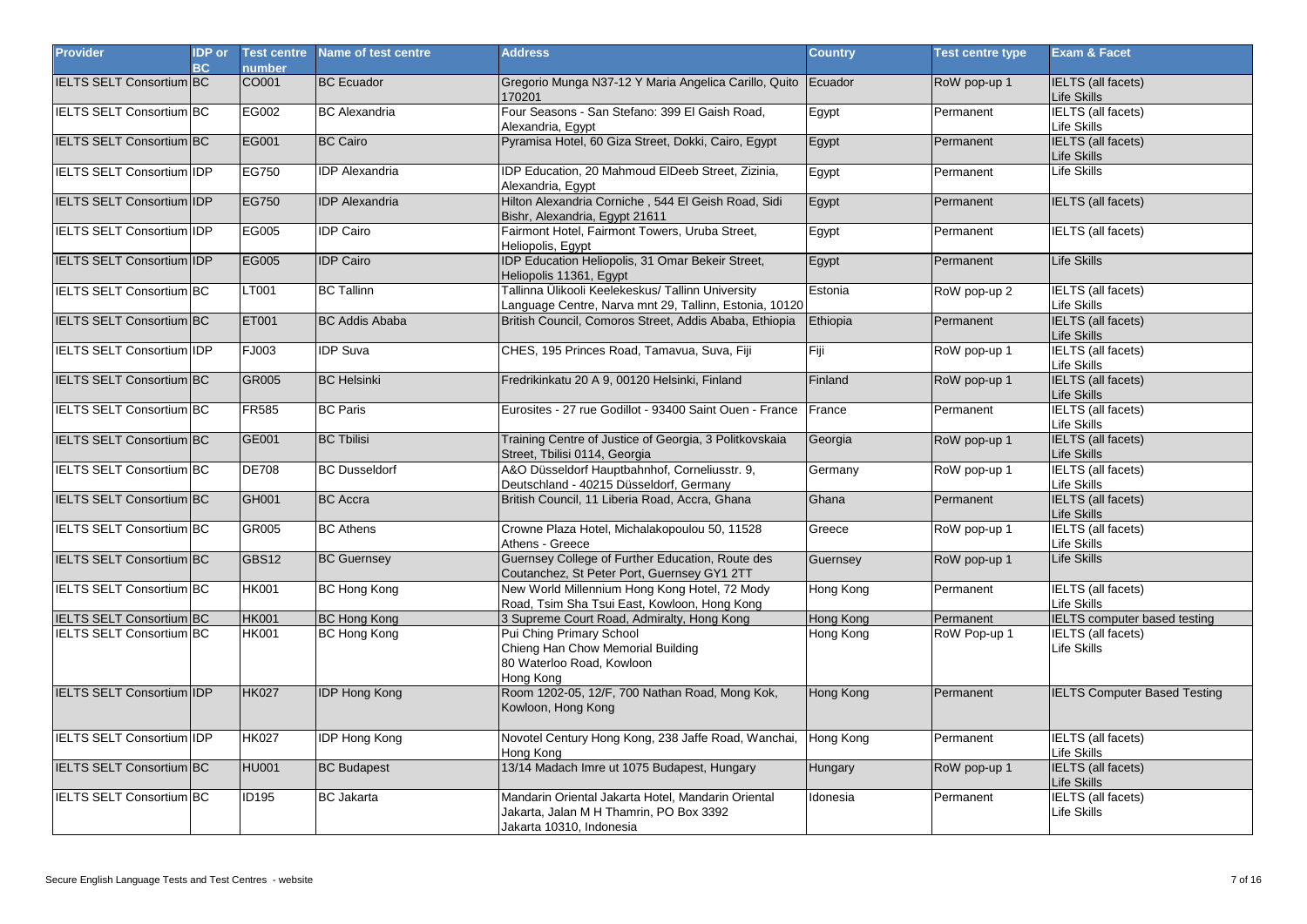| <b>Provider</b>                  | <b>IDP</b> or<br><b>BC</b> | <b>Test centre</b><br>number | Name of test centre   | <b>Address</b>                                                                                                                              | <b>Country</b> | <b>Test centre type</b> | Exam & Facet                             |
|----------------------------------|----------------------------|------------------------------|-----------------------|---------------------------------------------------------------------------------------------------------------------------------------------|----------------|-------------------------|------------------------------------------|
| <b>IELTS SELT Consortium BC</b>  |                            | <b>IN001</b>                 | <b>BC</b> Ahmedabad   | Hotel Pride, Off S. G., Judges Bunglow Rd, Bodakdev,<br>Ahmedabad, Gujarat 380054                                                           | India          | Permanent               | IELTS (all facets)<br>Life Skills        |
| <b>IELTS SELT Consortium BC</b>  |                            | <b>IN001</b>                 | <b>BC</b> Bangalore   | Matthan Hotel, Old Airport Rd, Kodihalli, Bengaluru,<br>Karnataka 560017                                                                    | India          | Permanent               | <b>IELTS</b> (all facets)<br>Life Skills |
| <b>IELTS SELT Consortium BC</b>  |                            | <b>IN001</b>                 | <b>BC Chandigarh</b>  | Hotel Hometel. Plot No 147-148, Industrial Area Phase<br>1, Chandigarh - 160002, India                                                      | India          | Permanent               | <b>IELTS</b> (all facets)<br>Life Skills |
| IELTS SELT Consortium BC         |                            | <b>IN001</b>                 | <b>BC</b> Chennai     | Residency Towers, 115, Sir Thyagaraya Road, Chennai India<br>600017, India                                                                  |                | Permanent               | <b>IELTS</b> (all facets)<br>Life Skills |
| <b>IELTS SELT Consortium BC</b>  |                            | <b>IN001</b>                 | <b>BC</b> Chennai     | Redsun Soft Tech Pvt. Ltd, 8th Floor Temple Tower,<br>Anna Salai, CIT Nagar West, Nandanam, Chennai,<br>Tamil Nadu 600035, India            | India          | Permanent               | <b>IELTS</b> computer based testing      |
| IELTS SELT Consortium BC         |                            | <b>IN001</b>                 | <b>BC Cochin</b>      | The Avenue Regent 39/2026, M. G. Road, Ernakulam,<br>Kochi, Kerala - 682016, India                                                          | India          | Permanent               | <b>IELTS</b> (all facets)<br>Life Skills |
| <b>IELTS SELT Consortium BC</b>  |                            | <b>IN001</b>                 | <b>BC</b> Goa         | Nagoa Grande Resort And Spa, Nagoa, Arpora, Bardez India<br>Goa, Nagoa Road, Panjim 403516, India                                           |                | RoW pop-up 1            | <b>IELTS</b> (all facets)<br>Life Skills |
| <b>IELTS SELT Consortium BC</b>  |                            | <b>IN001</b>                 | <b>BC Hyderabad</b>   | Aditya Park- Aditya Trade Center, Satyam Theatre<br>Road, Ameerpet, Hyderabad, Telangana 500038, India                                      | India          | Permanent               | <b>IELTS</b> (all facets)<br>Life Skills |
| <b>IELTS SELT Consortium BC</b>  |                            | <b>IN001</b>                 | <b>BC</b> Jalandhar   | Hotel Ramada Plaza. Nam Dev Chowk, G.T. Road,<br>Jalandhar, Punjab - 144001, India                                                          | India          | Permanent               | <b>IELTS</b> (all facets)<br>Life Skills |
| <b>IELTS SELT Consortium BC</b>  |                            | <b>IN001</b>                 | <b>BC Kolkata</b>     | Hotel Hindustan International 235/1, AJC Bose Road,<br>Kolkata - 700020, India                                                              | India          | Permanent               | <b>IELTS</b> (all facets)<br>Life Skills |
| <b>IELTS SELT Consortium BC</b>  |                            | <b>IN001</b>                 | <b>BC</b> Mumbai      | Hotel Kohinoor Continental, Andheri Kurla Road, Next to<br>Chakala ( J.B.Nagar ) Metro Station, Andheri East,<br>Mumbai, Maharashtra 400059 | India          | Permanent               | <b>IELTS</b> (all facets)<br>Life Skills |
| <b>IELTS SELT Consortium BC</b>  |                            | <b>IN001</b>                 | <b>BC</b> Mumbai      | Thakur Polytechnic College, Thakur Complex, West to<br>Western Express Highway, Kanivli (E), Mumbai -<br>400101                             | India          | Permanent               | <b>IELTS computer based testing</b>      |
| IELTS SELT Consortium BC         |                            | <b>IN001</b>                 | <b>BC New Delhi</b>   | Radisson Blu, Paschim Vihar, Outer Ring Road,<br>Paschim Vihar, New Delhi                                                                   | India          | Permanent               | <b>IELTS</b> (all facets)<br>Life Skills |
| IELTS SELT Consortium BC         |                            | <b>IN001</b>                 | <b>BC New Delhi</b>   | IIHMR college Plot No. 3, Sector 18A, Phase- II,<br>Dwarka, New Delhi, Delhi 110075                                                         | India          | Permanent               | <b>IELTS</b> computer based testing      |
| <b>IELTS SELT Consortium BC</b>  |                            | <b>IN001</b>                 | <b>BC</b> Pune        | Hotel Sagar Plaza 1, Bund Garden Road, Camp, Pune -<br>411001, India                                                                        | India          | Permanent               | <b>IELTS</b> (all facets)<br>Life Skills |
| <b>IELTS SELT Consortium IDP</b> |                            | <b>IN855</b>                 | <b>IDP Ahmedabad</b>  | Hotel President, Off C G Road, Opp Municipal Market,<br>Navrangpura, Ahmedabad - 380009, India                                              | India          | Permanent               | <b>IELTS</b> (all facets)<br>Life Skills |
| IELTS SELT Consortium IDP        |                            | <b>IN855</b>                 | <b>IDP</b> Bangalore  | The Monarch Luxur Hotel, No 67 Infantary Road,<br>Bangalore - 560001, India                                                                 | India          | Permanent               | <b>IELTS</b> (all facets)<br>Life Skills |
| <b>IELTS SELT Consortium IDP</b> |                            | <b>IN855</b>                 | <b>IDP Chandigarh</b> | James Hotel, Block No. 10, Sector 17A, Chandigarh-<br>160017, India                                                                         | India          | Permanent               | <b>IELTS</b> (all facets)<br>Life Skills |
| IELTS SELT Consortium IDP        |                            | <b>IN855</b>                 | <b>IDP</b> Chennai    | Hotel Deccan Plaza, No 36, Royapettah High Road,<br>Chennai, 600014, India                                                                  | India          | Permanent               | <b>IELTS</b> (all facets)<br>Life Skills |
| <b>IELTS SELT Consortium IDP</b> |                            | <b>IN855</b>                 | <b>IDP Cochin</b>     | The Center Hotel, Panampilly Nagar, Kochi - 682036,<br>India                                                                                | India          | Permanent               | <b>IELTS</b> (all facets)<br>_ife Skills |
| IELTS SELT Consortium IDP        |                            | <b>IN855</b>                 | <b>IDP Hyderabad</b>  | Hotel Luminous One Continent, 4-1-1001, Above Brand<br>Factory, Abids, Hyderabad - 500001, India                                            | India          | Permanent               | <b>IELTS (all facets)</b><br>Life Skills |
| <b>IELTS SELT Consortium IDP</b> |                            | <b>IN855</b>                 | <b>IDP Jalandhar</b>  | Hotel The Maya, EH-178, Civil Lines, Jalandhar, India                                                                                       | India          | Permanent               | <b>IELTS</b> (all facets)<br>Life Skills |
| IELTS SELT Consortium IDP        |                            | <b>IN855</b>                 | <b>IDP Kolkata</b>    | Block A, B & C, 6th Floor, 22 Camac Street, Kolkata -<br>700016, India                                                                      | India          | Permanent               | <b>IELTS</b> (all facets)<br>Life Skills |
| <b>IELTS SELT Consortium IDP</b> |                            | <b>IN855</b>                 | <b>IDP Mumbai</b>     | YMCA International House, 18, YMCA Road, Mumbai<br>Central, Mumbai - 400 008, India                                                         | India          | Permanent               | <b>IELTS</b> (all facets)<br>Life Skills |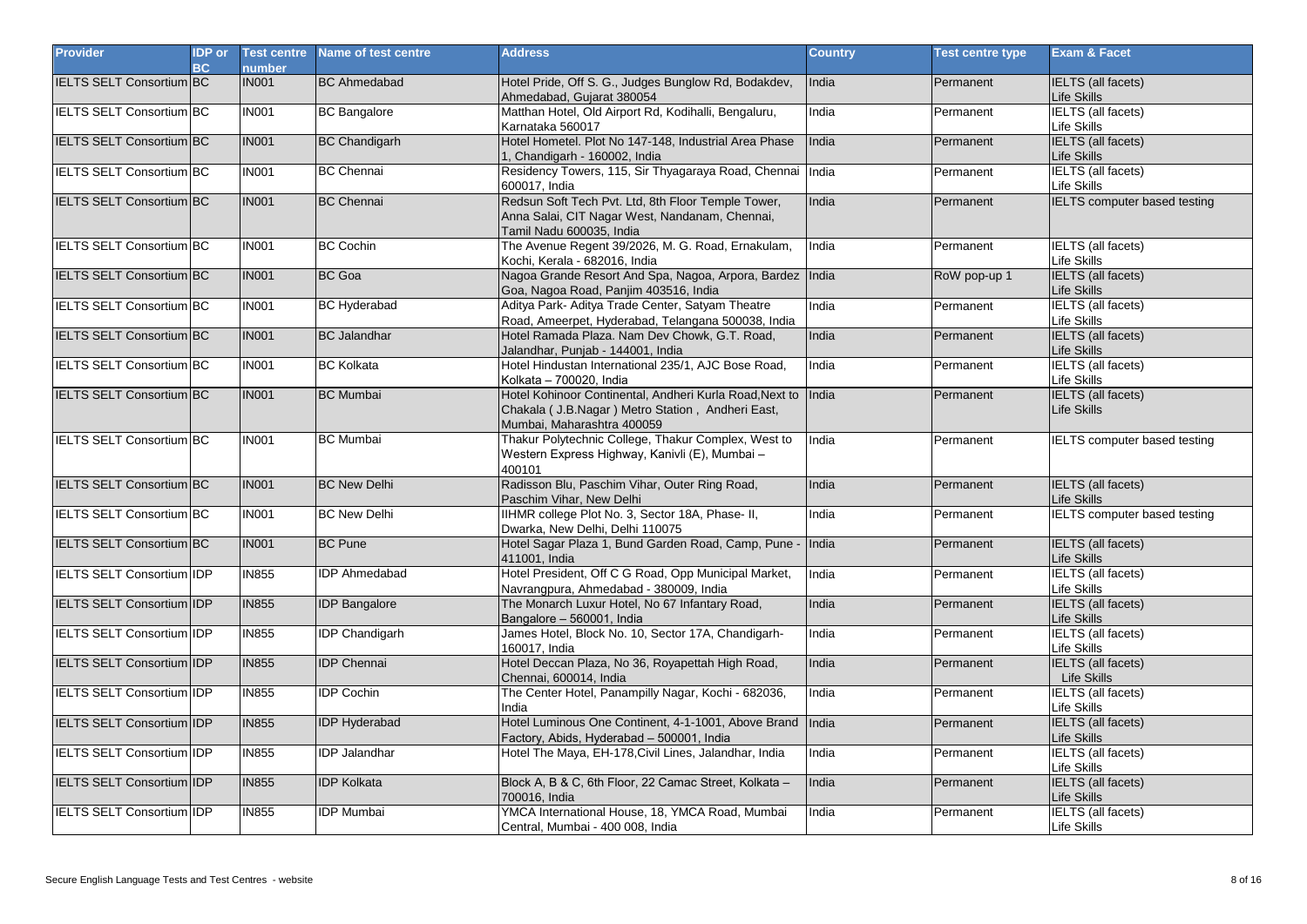| <b>Provider</b>                  | <b>IDP</b> or<br><b>BC</b> | <b>Test centre</b><br>number | Name of test centre            | <b>Address</b>                                                                                                                 | <b>Country</b>     | <b>Test centre type</b> | <b>Exam &amp; Facet</b>                  |
|----------------------------------|----------------------------|------------------------------|--------------------------------|--------------------------------------------------------------------------------------------------------------------------------|--------------------|-------------------------|------------------------------------------|
| IELTS SELT Consortium IDP        |                            | <b>IN855</b>                 | <b>IDP New Delhi</b>           | Hotel Madhuban, GK 1, B-71, Greater Kailash -1, New<br>Delhi - 110048, India                                                   | India              | Permanent               | <b>IELTS</b> (all facets)<br>Life Skills |
| <b>IELTS SELT Consortium IDP</b> |                            | <b>IN855</b>                 | <b>IDP New Delhi</b>           | Plot #32 Global Business Square, Sector 44, Gurgaon -<br>122003                                                                | India              | Permanent               | <b>IELTS</b> computer based testing      |
| <b>IELTS SELT Consortium IDP</b> |                            | <b>IN855</b>                 | <b>IDP</b> Pune                | Centurion Hotel, Near Akashwani, Shivajinagar, Pune -<br>411005, India                                                         | India              | Permanent               | <b>IELTS</b> (all facets)<br>Life Skills |
| IELTS SELT Consortium IIDP       |                            | <b>ID017</b>                 | <b>IDP Bali</b>                | <b>IDP Bali- IDP BALI (DENPASAR)</b><br>Jl.Gatot Subroto Barat No. 305 A Denpasar-Bali 81111<br>Indonesia                      | Indonesia          | RoW pop-up 1            | <b>IELTS</b> (all facets)<br>Life Skills |
| IELTS SELT Consortium IDP        |                            | <b>ID017</b>                 | <b>IDP South Jakarta</b>       | IDP South Jakarta - Raffles International Christian<br>School, Jl. Gedung Hijau Raya I No. 1, Pondok Indah<br>12140, Indonesia | Indonesia          | Permanent               | IELTS (all facets)<br>Life Skills        |
| IELTS SELT Consortium IIDP       |                            | <b>IR120</b>                 | Irsafam                        | No 4, 37 East Alley, Alvand St, Argentina Sq, Tehran,<br>Iran                                                                  | Iran               | RoW pop-up 1            | <b>IELTS</b> (all facets)<br>Life Skills |
| IELTS SELT Consortium BC         |                            | <b>IQ016</b>                 | <b>BC Baghdad</b>              | Medical City, Dard Al Mousawi Building, Baghdad, Irag                                                                          | Iraq               | Permanent               | <b>IELTS</b> (all facets)<br>Life Skills |
| IELTS SELT Consortium BC         |                            | IQ016                        | <b>BC</b> Erbil                | Erbil International Hotel, Barzani Namir, Erbil, Iraq                                                                          | Iraq               | Permanent               | <b>IELTS</b> (all facets)<br>Life Skills |
| IELTS SELT Consortium BC         |                            | GBS11                        | <b>BC</b> Isle of Man          | The Isle of Man College, Homefield Road, Douglas, Isle<br>of Man IM2 6RB                                                       | <b>Isle of Man</b> | RoW pop-up 1            | Life Skills                              |
| IELTS SELT Consortium BC         |                            | <b>IL001</b>                 | <b>BC Tel Aviv</b>             | Sason Hogi Tower, 12 Abba Hillel Road, Ramat Gan,<br>Tel Aviv, Israel                                                          | Israel             | RoW pop-up 1            | IELTS (all facets)<br>Life Skills        |
| IELTS SELT Consortium BC         |                            | <b>IT264</b>                 | <b>BC Rome</b>                 | Melià Roma Aurelia Antica Hotel Via degli<br>Aldobrandeschi, 223, 00163 Rome, Italy                                            | Italy              | RoW pop-up 1            | <b>IELTS</b> (all facets)<br>Life Skills |
| <b>IELTS SELT Consortium BC</b>  |                            | <b>JMS01</b>                 | <b>BC Kingston</b>             | Department of Language Linguistics and Philosophy,<br>University of the West Indies, Mona, Kingston 7,                         | Jamaica            | RoW pop-up 2            | <b>IELTS</b> (all facets)<br>Life Skills |
| IELTS SELT Consortium BC         |                            | JP099                        | <b>BC</b> Osaka                | Umeda Central Building, TKP Garden City, 2-11-16<br>Sonezaki, Kitaku, Osaka 530-0057, Japan                                    | Japan              | Permanent               | <b>IELTS</b> (all facets)<br>Life Skills |
| IELTS SELT Consortium BC         |                            | JP090                        | <b>BC Tokyo</b>                | Kenkyusha Building, 1-2, Kagurazaka Shinjuku-ku,<br>Tokyo162-0825 Japan                                                        | Japan              | Permanent               | <b>IELTS</b> (all facets)<br>Life Skills |
| IELTS SELT Consortium BC         |                            | GBS13                        | <b>BC Jersey</b>               | Highlands College, Highlands Lane, St Saviour, Jersey<br>JE1 1HL                                                               | Jersey             | RoW pop-up 1            | Life Skills                              |
| IELTS SELT Consortium BC         |                            | JO001                        | <b>BC</b> Amman                | British Council, Building 39B Rainbow Street, off First<br>Circle, Amman, Jordan                                               | Jordan             | Permanent               | <b>IELTS</b> (all facets)<br>Life Skills |
| IELTS SELT Consortium IDP        |                            | JO300                        | UniHouse Amman                 | 3rd Floor, Amal Complex, Bldg #371, Queen Rania Al<br>Abdullah St., P.O.Box 2704 Swileh, Amman 11941<br>Jordan                 | Jordan             | Permanent               | <b>IELTS</b> (all facets)<br>Life Skills |
| <b>IELTS SELT Consortium BC</b>  |                            | <b>KZ001</b>                 | <b>BC Almaty</b>               | 11th Floor, Block A-2, Samal Towers, 97 Zholdasbekov<br>Street, Almaty, Kazakhstan                                             | Kazakhstan         | Permanent               | <b>IELTS</b> (all facets)<br>Life Skills |
| <b>IELTS SELT Consortium BC</b>  |                            | <b>KZ001</b>                 | <b>BC</b> Astana               | KAZGUU, 8 Korgalzhin Street, Astana, Kazakhstan                                                                                | Kazakhstan         | Permanent               | <b>IELTS</b> (all facets)<br>Life Skills |
| IELTS SELT Consortium IDP        |                            | <b>KZ005</b>                 |                                | InterPress Exams Centre Almaty   InterPress Exams Centre, level 3, 46, Mynbayeva<br>Street, Almaty 50057, Kazakhstan           | Kazakhstan         | Permanent               | <b>IELTS</b> (all facets)<br>Life Skills |
| <b>IELTS SELT Consortium IDP</b> |                            | <b>KZ004</b>                 |                                | InterPress Exams Centre Astana InterPress Exam Centre, 4th floor, 12a, Kazhymukan<br>Street, Astana 10000, Kazakhstan          | Kazakhstan         | Permanent               | <b>IELTS</b> (all facets)<br>Life Skills |
| IELTS SELT Consortium IIDP       |                            | KZ005                        | InterPress Exams Centre Atyrau | Room 434/433, Governmental University, Economic<br>and Law Faculty, 212, Studentcheskiy Ave, Atyrau,<br>Kazakhstan             | Kazakhstan         | RoW pop-up 1            | <b>IELTS</b> (all facets)<br>Life Skills |
| IELTS SELT Consortium BC         |                            | <b>KE001</b>                 | <b>BC Nairobi</b>              | British Council, Upper Hill Road, Upper Hill, Nairobi,<br>Kenya                                                                | Kenya              | Permanent               | <b>IELTS</b> (all facets)<br>Life Skills |
| <b>IELTS SELT Consortium BC</b>  |                            | AL001                        | <b>BC Kosovo</b>               | British Council Kosovo, Perandori Justinian no. 6,<br>Qyteza Pejton, Prishtina 10 000, Republic of Kosovo                      | Kosovo             | RoW pop-up 1            | <b>IELTS</b> (all facets)<br>Life Skills |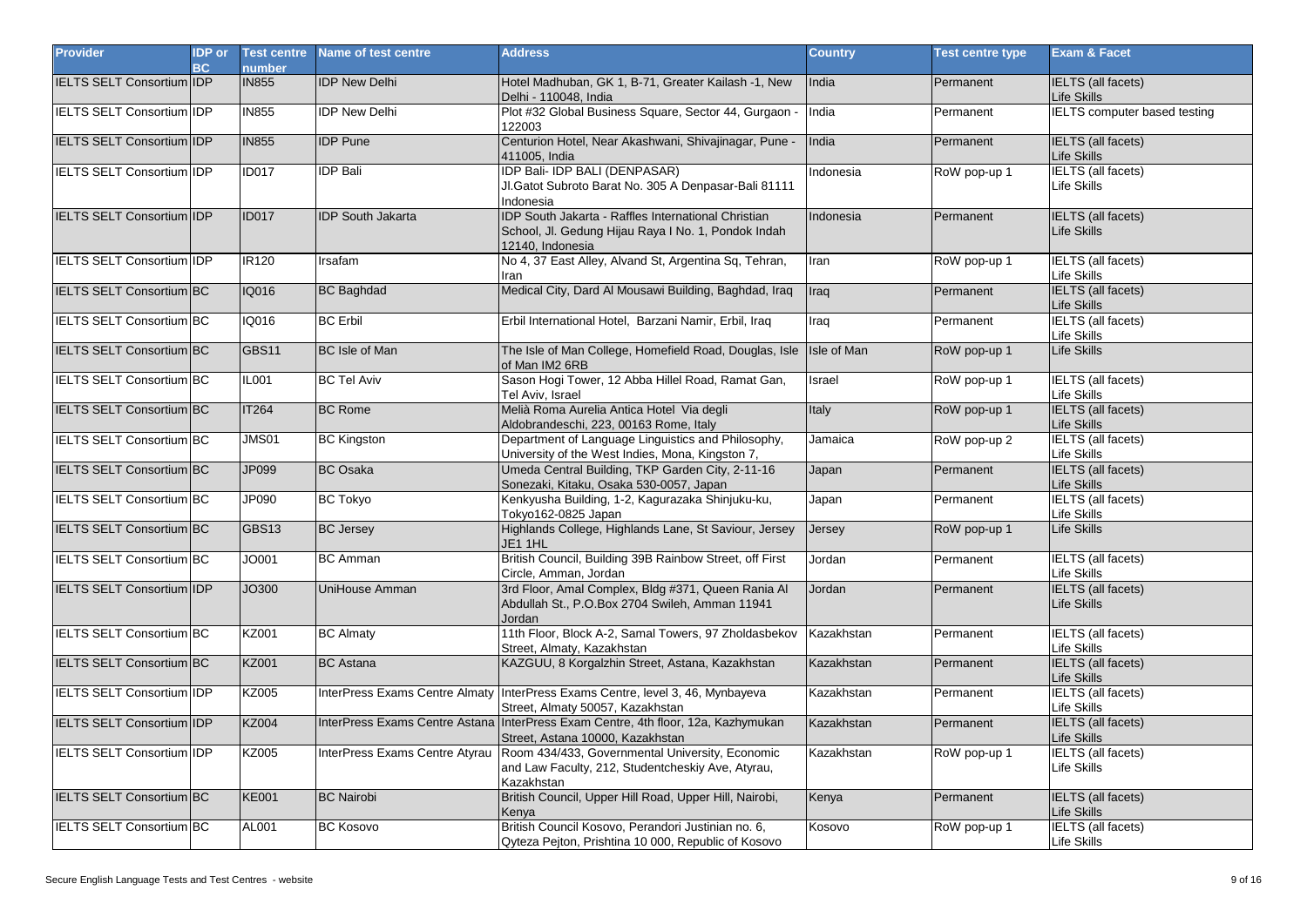| <b>Provider</b>                  | <b>IDP</b> or<br>BC | <b>Test centre</b><br>number | Name of test centre                         | <b>Address</b>                                                                                                                  | <b>Country</b>   | <b>Test centre type</b> | <b>Exam &amp; Facet</b>                                            |
|----------------------------------|---------------------|------------------------------|---------------------------------------------|---------------------------------------------------------------------------------------------------------------------------------|------------------|-------------------------|--------------------------------------------------------------------|
| <b>IELTS SELT Consortium BC</b>  |                     | <b>KW001</b>                 | <b>BC Kuwait City</b>                       | American University of Kuwait, Opposite Salmiya<br>Palace Hotel, Off Gulf Road, Salmiya, Kuwait                                 | Kuwait           | Permanent               | IELTS (all facets)<br>Life Skills<br>IELTS computer based testing  |
| IELTS SELT Consortium IIDP       |                     | KW033                        | <b>IDP Kuwait City</b>                      | Millennium Hotel and Convention Centre Kuwait, 4th<br>Ring Road, Abou Thar Al Ghafari Steet, Salmiya, Kuwait                    | Kuwait           | Permanent               | <b>IELTS</b> (all facets)<br>Life Skills                           |
| IELTS SELT Consortium IDP        |                     | <b>KZ005</b>                 | Interpress Exams Centre -<br><b>Bishkek</b> | 49 Razzakova Street, Bishkek, Kyrgyzstan                                                                                        | Kyrgyzstan       | RoW pop-up 1            | <b>IELTS</b> (all facets)<br>Life Skills                           |
| <b>IELTS SELT Consortium IDP</b> |                     | <b>TH011</b>                 | <b>IDP</b> Vientiane                        | Vientiane College, Rue 23 Singha, Ban Phonexay<br>Xaisettha District, Vientiane, Laos                                           | Laos             | RoW pop-up 2            | <b>IELTS</b> (all facets)<br>Life Skills                           |
| <b>IELTS SELT Consortium BC</b>  |                     | LT001                        | <b>BC Riga</b>                              | Baltic Council for International Education, 33/35<br>Gertrudes str., Riga LV1011, Latvia                                        | Latvia           | RoW pop-up 2            | <b>IELTS</b> (all facets)<br>Life Skills                           |
| IELTS SELT Consortium BC         |                     | LB001                        | <b>BC Beirut</b>                            | Université Saint Joseph, Facult of Economics and<br>Sports, Mathaf Area, Damascus Road, 20641509,<br>Beirut, Lebanon            | Lebanon          | Permanent               | <b>IELTS</b> (all facets)<br>Life Skills                           |
| <b>IELTS SELT Consortium BC</b>  |                     | <b>MK001</b>                 | <b>BC Skopje</b>                            | British Council, Bul.Goce Delcev 6, 1000 Skopje,<br>Macedonia                                                                   | Macedonia        | RoW pop-up 1            | <b>IELTS</b> (all facets)<br>Life Skills                           |
| <b>IELTS SELT Consortium BC</b>  |                     | <b>MU861</b>                 | <b>BC</b> Mauritius                         | English Teaching Programme (American Centre<br>Campus), Enceinte Galerie Smart, Tanjombato,<br>Antananarivo 101, Madagascar     | Madagascar       | RoW pop-up 1            | <b>IELTS</b> (all facets)<br>Life Skills                           |
| <b>IELTS SELT Consortium BC</b>  |                     | ZW001                        | <b>BC Johannesburg</b>                      | Lilongwe Pacific Hotel, City Centre, Lilongwe, Malawi                                                                           | Malawi           | RoW pop-up 1            | IELTS (all facets)<br>Life Skills                                  |
| IELTS SELT Consortium BC         |                     | <b>MY001</b>                 | <b>BC Kuala Lumpur</b>                      | 2nd Floor, South Block Wisma Selangor Dredging,<br>142C Jalan Ampang, 50450 Kuala Lumpur, Malaysia                              | Malaysia         | Permanent               | <b>IELTS</b> (all facets)<br>Life Skills                           |
| <b>IELTS SELT Consortium BC</b>  |                     | <b>MY001</b>                 | <b>BC Sabah</b>                             | The Palace Hotel, No 1, Jalan Tangki, Karamunsing,<br>88100 Kota Kinabalu, Sabah, Malaysia                                      | Malaysia         | RoW pop-up 1            | <b>IELTS</b> (all facets)<br>Life Skills                           |
| <b>IELTS SELT Consortium BC</b>  |                     | MY001                        | <b>BC Sarawak</b>                           | The Meeting Place, Sublot 6, Lot 10969, Jalan Song,<br>93350 Kuching, Sarawak, Malaysia                                         | Malaysia         | RoW pop-up 1            | <b>IELTS</b> (all facets)<br>Life Skills                           |
| IELTS SELT Consortium IDP        |                     | <b>MY004</b>                 | <b>IDP Kuala Lumpur</b>                     | No 18, Jalan SS 15/8, 47500 Subang Jaya, Selangor,<br>Malaysia                                                                  | Malaysia         | Permanent               | <b>IELTS</b> (all facets)<br>Life Skills<br>Computer based testing |
| <b>IELTS SELT Consortium BC</b>  |                     | <b>LK001</b>                 | <b>BC</b> Male                              | Mookai Suites, M.Sakaimoo, Haveeree Hingun, Malé<br>20026. Maldives                                                             | Maldives         | RoW pop-up 2            | <b>IELTS</b> (all facets)<br>Life Skills                           |
| <b>IELTS SELT Consortium BC</b>  |                     | <b>IT264</b>                 | <b>BC</b> Valletta                          | The Malta Chamber of Commerce, Enterprise and<br>Industry, The Exchange Buildings, Republic Street,<br>Valletta vlt 1117, Malta | <b>Malta</b>     | RoW pop-up 2            | <b>IELTS</b> (all facets)<br>Life Skills                           |
| <b>IELTS SELT Consortium IDP</b> |                     | <b>MU097</b>                 | <b>IDP Port Louis</b>                       | 4th Floor Ken Lee Building, 20 Edith Cavell Street, Port<br>Louis, Mauritius                                                    | <b>Mauritius</b> | RoW pop-up 1            | <b>IELTS</b> (all facets)<br>Life Skills                           |
| <b>IELTS SELT Consortium BC</b>  |                     | MX030                        | <b>BC Mexico City</b>                       | Servicios Corporativos en Idiomas, S.C. Av Sta Fe<br>170, Santa Fe, Zedec Sta Fé, 01219 Ciudad de México,<br>CDMX. Mexico       | Mexico           | Permanent               | <b>IELTS</b> (all facets)<br>Life Skills                           |
| <b>IELTS SELT Consortium IDP</b> |                     | MX026                        | <b>International House Mexico City</b>      | Ometusco 35, 201 Col. Hipodromo Condesa, Mexico<br>City, Mexico                                                                 | Mexico           | Permanent               | <b>IELTS</b> (all facets)<br>Life Skills                           |
| <b>IELTS SELT Consortium BC</b>  |                     | <b>HK001</b>                 | <b>BC Mongolia</b>                          | ESPF Building, Oyutnii Gudamj 2, Khoroo 8,<br>Sukhbaatar District, Ulaanbaatar, Mongolia                                        | Mongolia         | RoW pop-up 2            | <b>IELTS</b> (all facets)<br>Life Skills                           |
| IELTS SELT Consortium BC         |                     | EA001                        | <b>BC Podgorica</b>                         | Unverzitet Donja Gorica, Centar za strane jezike, 81000 Montenegro<br>Podgorica, Montenegro                                     |                  | RoW pop-up 2            | <b>IELTS</b> (all facets)<br>Life Skills                           |
| <b>IELTS SELT Consortium BC</b>  |                     | MA002                        | <b>BC Rabat</b>                             | Ecole de Gouvernance et d'économie, Avenue<br>Mohamed Ben Abdellah Regragui Rabat 10112<br>Morocco                              | Morocco          | Permanent               | <b>IELTS</b> (all facets)<br><b>Life Skills</b>                    |
| <b>IELTS SELT Consortium BC</b>  |                     | ZA001                        | <b>BC Maputo</b>                            | British Council Mozambique, 1st Floor Hollard Building,<br>269 Av Sociedade E Geografia, Maputo, Mozambique                     | Mozambique       | RoW pop-up 2            | <b>IELTS</b> (all facets)<br>Life Skills                           |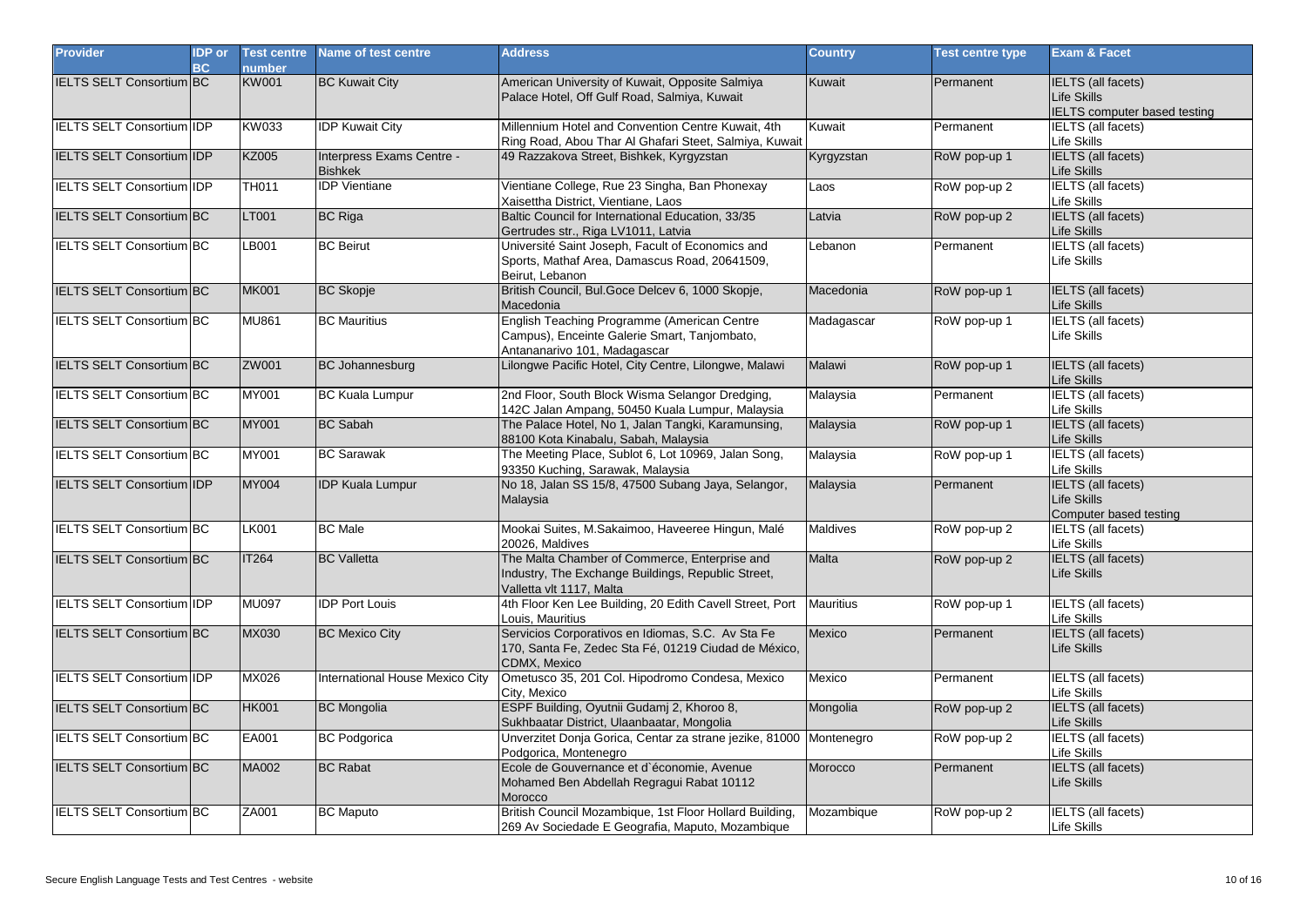| <b>Provider</b>                   | <b>IDP</b> or<br><b>BC</b> | <b>Test centre</b><br>number | Name of test centre                            | <b>Address</b>                                                                                                  | <b>Country</b>                             | <b>Test centre type</b> | <b>Exam &amp; Facet</b>                                                         |
|-----------------------------------|----------------------------|------------------------------|------------------------------------------------|-----------------------------------------------------------------------------------------------------------------|--------------------------------------------|-------------------------|---------------------------------------------------------------------------------|
| <b>IELTS SELT Consortium BC</b>   |                            | ZA001                        | <b>BC Windhoek</b>                             | Hotel Safari, Corner of Auas and Aviation Streets,<br>Windhoek 9000, Namibia                                    | Namibia                                    | RoW pop-up 1            | <b>IELTS</b> (all facets)<br>Life Skills                                        |
| <b>IELTS SELT Consortium BC</b>   |                            | <b>NP004</b>                 | <b>BC Katmandhu</b>                            | Deluxe Convention Centre, Tripureswor, Tripura Marg<br>977-01-426236, Nepal                                     | Nepal                                      | Permanent               | <b>IELTS</b> (all facets)<br>Life Skills                                        |
| <b>IELTS SELT Consortium BC</b>   |                            | <b>BE003</b>                 | <b>BC</b> Amsterdam                            | Oxford House, Nieuwezijds Voorburgwal 328/E, 1012<br>RW Amsterdam, The Netherlands                              | Netherlands                                | RoW pop-up 2            | <b>IELTS</b> (all facets)<br>Life Skills                                        |
| IELTS SELT Consortium IDP         |                            | NZ150                        | <b>IDP Auckland</b>                            | IDP Auckland, Level 1, 3 Lorne Street, Auckland, 1010                                                           | New Zealand                                | RoW pop-up 1            | <b>IELTS</b> (all facets)<br>Life Skills                                        |
| IELTS SELT Consortium BC          |                            | <b>NG050</b>                 | <b>BC Abuja</b>                                | Hawthorn Suites, 1 Uke Street, Garki 2, Abuja, Nigeria                                                          | Nigeria                                    | Permanent               | <b>IELTS</b> (all facets)<br>Life Skills                                        |
| <b>IELTS SELT Consortium BC</b>   |                            | <b>NG150</b>                 | <b>BC Lagos</b>                                | Elion House Hotel Plot 7/8, Agbeke Rotinwa Street,<br>Dolphin Estate, Ikoyi, Lagos, Nigeria                     | Nigeria                                    | Permanent               | <b>IELTS</b> (all facets)<br>Life Skills                                        |
| <b>IELTS SELT Consortium BC</b>   |                            | <b>NG150</b>                 | <b>BC Lagos</b>                                | Workforce The Zone, Plot 9, Gbagada Industrial<br>Scheme, Beside UPS, Gbagada Expressway, Lagos                 | Nigeria                                    | Permanent               | <b>IELTS Computer Based Testing</b>                                             |
| <b>IELTS SELT Consortium BC</b>   |                            | GR005                        | <b>BC</b> Oslo                                 | Folkeuniversitetet IELTS, Rolf Wickstrøms vei 15, 0484<br>Oslo                                                  | Norway                                     | RoW pop-up 2            | <b>IELTS</b> (all facets)<br>Life Skills                                        |
| <b>IELTS SELT Consortium BC</b>   |                            | <b>PS003</b>                 | <b>BC Palestinian Territories-</b><br>Ramallah | Almashtal Hotel Cross of Al Rashid St and Mukhabarat<br>St, Gaza, Occupied Palestinian Territories              | Occupied Palestinian<br><b>Territories</b> | RoW pop-up 1            | <b>IELTS</b> (all facets)<br>Life Skills                                        |
| <b>IELTS SELT Consortium BC</b>   |                            | <b>PS003</b>                 | <b>BC Palestinian Territories-</b><br>Ramallah | Leaders Hall, PADICO House, Al Masyoon, Ramallah,<br>Occupied Palestinian Territories                           | Occupied Palestinian<br>Territories        | RoW pop-up 1            | <b>IELTS</b> (all facets)<br>Life Skills                                        |
| IELTS SELT Consortium BC          |                            | <b>OM001</b>                 | <b>BC Muscat</b>                               | BC Oman (Muscat University) Building no. 142, Al<br>Ghubra North, P O Box 550, PC 130, Muscat                   | Oman                                       | Permanent               | <b>IELTS</b> (all facets)<br>Life Skills                                        |
| IELTS SELT Consortium IIDP        |                            | OM150                        | <b>IDP</b> Muscat                              | IDP, Nizwa House, Madinat Al Sultan Qaboos 130,<br>Muscat, Sultanate of Oman                                    | Oman                                       | Permanent               | <b>IELTS</b> (all facets)<br>Life Skills                                        |
| <b>IELTS SELT Consortium IDP</b>  |                            | <b>PK602</b>                 | <b>AEO</b> Islamabad                           | Grand Ambassador hotel Islamabad, near State bank G Pakistan<br>5/2. Islamabad                                  |                                            | Permanent               | <b>IELTS</b> (all facets)<br>Life Skills                                        |
| IELTS SELT Consortium IDP         |                            | <b>PK602</b>                 | <b>AEO</b> Islamabad                           | 13-K, Old Telenor Building , F-7 Markaz, Islamabad,<br>Pakistan                                                 | Pakistan                                   | Permanent               | <b>IELTS</b> computer based testing                                             |
| <b>IELTS SELT Consortium IDP</b>  |                            | <b>PK601</b>                 | <b>AEO Karachi</b>                             | C-151, Block-2, Clifton, Karachi, Pakistan                                                                      | Pakistan                                   | Permanent               | <b>IELTS</b> (all facets)<br>Life Skills<br>Computer based testing              |
| <b>IELTS SELT Consortium IDP</b>  |                            | <b>PK175</b>                 | <b>AEO Lahore</b>                              | AEO Lahore, 50 C III, Gulberg III, Lahore, 54660                                                                | Pakistan                                   | Permanent               | <b>IELTS</b> computer based testing<br>Life Skills                              |
| IELTS SELT Consortium IDP         |                            | <b>PK175</b>                 | <b>AEO Lahore</b>                              | Pearl Continental Hotel, Shara-E-Quaid-E Azam,<br>Lahore, Pakistan                                              | Pakistan                                   | Permanent               | <b>IELTS</b> (all facets)                                                       |
| <b>IELTS SELT Consortium BC</b>   |                            | <b>PK015</b>                 | <b>BC</b> Islamabad                            | Embassy Lodge Hotel, Club Road, Near Rawal Lake,<br>Islamabad, Pakistan                                         | Pakistan                                   | Permanent               | <b>IELTS computer based testing</b><br><b>IELTS</b> (all facets)<br>Life Skills |
| IELTS SELT Consortium BC          |                            | <b>PK010</b>                 | <b>BC Karachi</b>                              | KTTS, Banglow #75, Block 5, Clifton, Karachi                                                                    | Pakistan                                   | Permanent               | <b>IELTS</b> (all facets)<br>Life Skills<br><b>IELTS</b> computer based testing |
| <b>IELTS SELT Consortium BC</b>   |                            | <b>PK011</b>                 | <b>BC Lahore</b>                               | Garrison Golf & Country Club, Nadeem Shaheed<br>Chowk, Airport Road, Lahore, Pakistan                           | Pakistan                                   | Permanent               | <b>IELTS</b> (all facets)<br>Life Skills                                        |
| IELTS SELT Consortium BC          |                            | <b>PK011</b>                 | <b>BC Lahore</b>                               | SKANS-116 Tipu Block, New Garden Town, Lahore,<br>Pakistan                                                      | Pakistan                                   | Permanent               | <b>IELTS</b> computer based testing                                             |
| IELTS SELT Consortium BC          |                            | CO001                        | <b>BC</b> Panama                               | <b>Hotel Eurostars Panama</b><br>Calle Ricardo Arias - Bellavista Via Espana, Panama D                          | Panama                                     | RoW pop-up 1            | <b>IELTS</b> (all facets)<br>Life Skills                                        |
| <b>IELTS SELT Consortium IIDP</b> |                            | <b>AU467</b>                 | <b>IDP Port Moresby</b>                        | Crowne Plaza Port Moresby, Corner of Hunter &<br>Douglas Street, Mary St, Port Moresby 000, Papua New<br>Guinea | Papua New Guinea                           | RoW pop-up 2            | <b>IELTS</b> (all facets)<br>Life Skills                                        |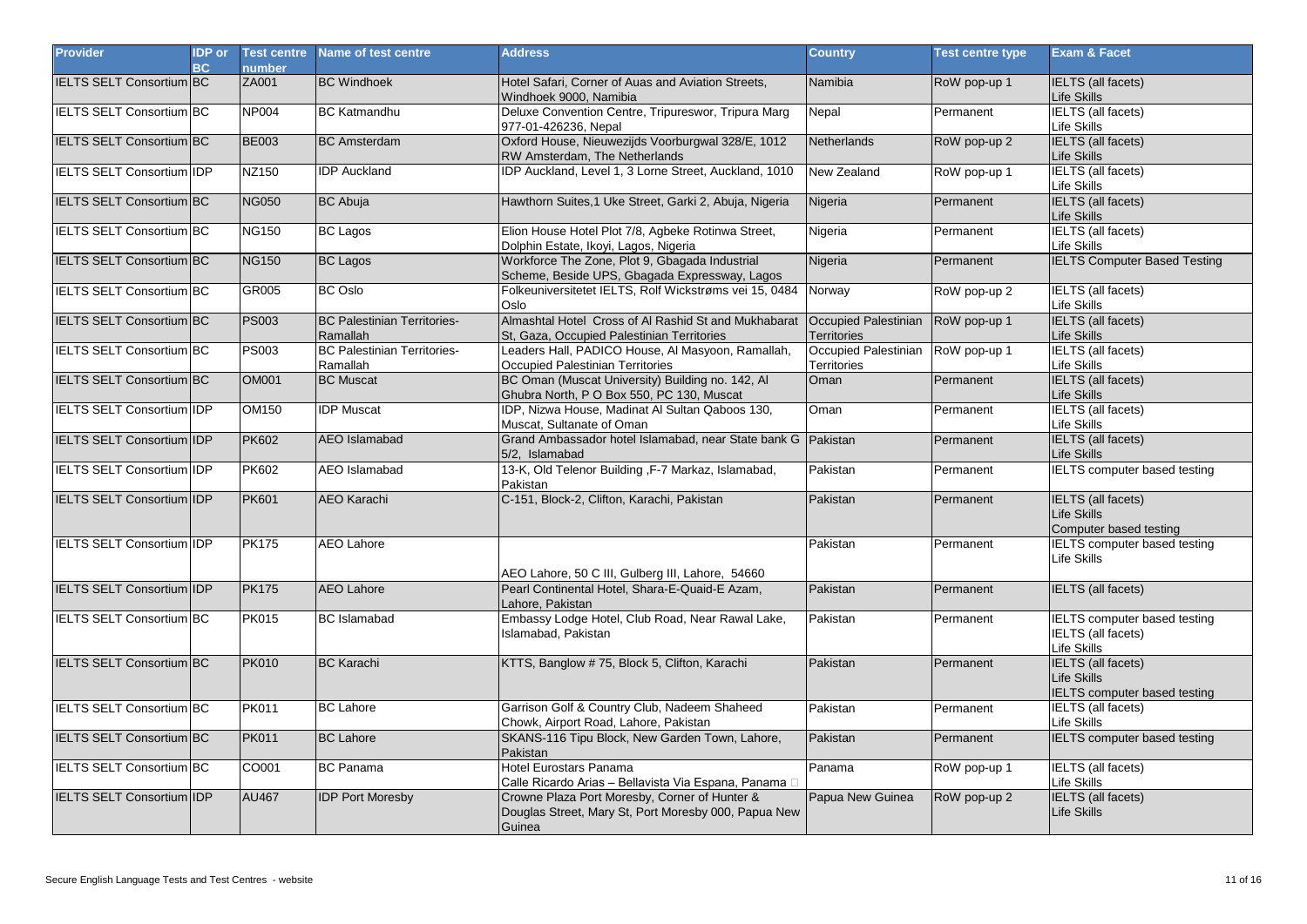| <b>Provider</b>                  | <b>IDP</b> or<br>BC | <b>Test centre</b><br>number | Name of test centre                      | <b>Address</b>                                                                                                                                                                       | <b>Country</b>      | <b>Test centre type</b> | <b>Exam &amp; Facet</b>                                                  |
|----------------------------------|---------------------|------------------------------|------------------------------------------|--------------------------------------------------------------------------------------------------------------------------------------------------------------------------------------|---------------------|-------------------------|--------------------------------------------------------------------------|
| <b>IELTS SELT Consortium BC</b>  |                     | PES <sub>01</sub>            | <b>BC</b> Lima                           | Asociacion Cultural Peruano Britanica, Calle Rio de la<br>Plata 152, San Isidro, Lima 27, Peru                                                                                       | Peru                | RoW pop-up 1            | <b>IELTS</b> (all facets)<br>Life Skills                                 |
| <b>IELTS SELT Consortium BC</b>  |                     | <b>PH001</b>                 | <b>BC</b> Manila                         | STI College - Cubao, STI Academic Center Cubao, P.<br>Tuazon Blvd. corner 5th Ave., Cubao, Quezon City<br>1109. Manila                                                               | Philippines         | Permanent               | <b>IELTS</b> computer based testing                                      |
| <b>IELTS SELT Consortium BC</b>  |                     | PH001                        | <b>BC Philippines</b>                    | Cebu Parklane International Hotel, Corner Archbishop<br>Reyes Avenue, Escario Street, Cebu City, Philippines                                                                         | Philippines         | Permanent               | <b>IELTS</b> (all facets)<br>Life Skills                                 |
| <b>IELTS SELT Consortium BC</b>  |                     | PH001                        | <b>BC Philippines</b>                    | Crowne Plaza Manila Galleria, Ortigas Avenue Corner<br>Asian Development Bank Avenue, Quezon City,<br>Philippines                                                                    | Philippines         | Permanent               | <b>IELTS</b> (all facets)<br>Life Skills                                 |
| <b>IELTS SELT Consortium IDP</b> |                     | <b>PH009</b>                 | <b>IDP Cebu</b>                          | Cebu City Quest Hotel,<br>Archbishop Reyes Avenue, Cebu City, Philippines                                                                                                            | Philippines         | Permanent               | <b>IELTS</b> (all facets)                                                |
| IELTS SELT Consortium IDP        |                     | PH009                        | <b>IDP Education Ltd</b>                 | Unit 104 G/F Keppel Center, Cardinal Rosales Avenue,<br>Cebu Business Park, Cebu City 3000, Philippines                                                                              | Philippines         | Permanent               | Life Skills                                                              |
| IELTS SELT Consortium IDP        |                     | <b>PH009</b>                 | <b>IDP Manila</b>                        | 16th Floor Marco Polo Ortigas, Sapphire Road, Pasig<br>City (Manila)<br>(Note: 9th floor of the same building is also contracted<br>to use in case of a large number of candidates.) | Philippines         | Permanent               | <b>IELTS</b> (all facets)<br>Life Skills<br>IELTS computer based testing |
| <b>IELTS SELT Consortium BC</b>  |                     | <b>PL002</b>                 | <b>BC Warsaw</b>                         | British Council, Koszykowa 54, Warsaw 00-675, Poland Poland                                                                                                                          |                     | RoW pop-up 2            | <b>IELTS</b> (all facets)<br>Life Skills                                 |
| <b>IELTS SELT Consortium BC</b>  |                     | <b>PT008</b>                 | <b>BC Lisbon</b>                         | British Council Rua Luis Fernandes 1-3 1249-062<br>Lisbon, Portugal                                                                                                                  | Portugal            | RoW pop-up 1            | <b>IELTS</b> (all facets)<br>Life Skills                                 |
| <b>IELTS SELT Consortium BC</b>  |                     | <b>QA001</b>                 | <b>BC</b> Doha                           | Qatar National Convention Centre (QNCC), Ar-Rayyan,<br>Doha, Qatar                                                                                                                   | Qatar               | Permanent               | <b>IELTS</b> (all facets)<br>Life Skills<br>Computer based testing       |
| <b>IELTS SELT Consortium IDP</b> |                     | QA003                        | College of the North Atlantic<br>Doha    | College of the North Atlantic - Qatar, 68 Al Tarafa, NA,<br>Qatar                                                                                                                    | Qatar               | Permanent               | <b>IELTS</b> (all facets)<br>Life Skills                                 |
| <b>IELTS SELT Consortium BC</b>  |                     | GBS11                        | <b>BC Dublin</b>                         | Centre of English Studies, Dame Court, Dublin 2                                                                                                                                      | Republic of Ireland | RoW pop-up 1            | <b>IELTS</b> (all facets)<br>Life Skills                                 |
| <b>IELTS SELT Consortium BC</b>  |                     | RO001                        | <b>BC Bucharest</b>                      | 164A Barbu Vacarescu Blvd. 2nd District, 020285<br>Bucharest, Romania                                                                                                                | Romania             | RoW pop-up 2            | <b>IELTS</b> (all facets)<br>Life Skills                                 |
| <b>IELTS SELT Consortium IDP</b> |                     | <b>RU069</b>                 | Students International<br>Ekaterinburg   | 51 Malysheva Street, Ekaterinburg, Business Centre,<br>Russia                                                                                                                        | Russia              | RoW pop-up 1            | <b>IELTS</b> (all facets)                                                |
| <b>IELTS SELT Consortium IDP</b> |                     | <b>RU069</b>                 | Students International<br>Ekaterinburg   | Office 22, 16 Dobrolyubova Street, Ekaterinburg, Russia Russia                                                                                                                       |                     | RoW pop-up 1            | Life Skills                                                              |
| IELTS SELT Consortium IDP        |                     | <b>RU069</b>                 | <b>Students International Moscow</b>     | Alfa Hotel, 71A, Izmailovskoe shosse, Moscow, Russia<br>105187                                                                                                                       | Russia              | Permanent               | IELTS (all facets)                                                       |
| IELTS SELT Consortium IDP        |                     | <b>RU069</b>                 | <b>Students International Moscow</b>     | Schipok Street, 20, Level 2 Left, Moscow 115054,<br>Russia                                                                                                                           | Russia              | Permanent               | Life Skills<br><b>IELTS computer based testing</b>                       |
| <b>IELTS SELT Consortium IDP</b> |                     | <b>RU069</b>                 | Students International<br>Novosibirsk    | 7/1 Narodnaya Street, Novosibirsk, Russia                                                                                                                                            | Russia              | RoW pop-up 1            | <b>IELTS</b> (all facets)                                                |
| <b>IELTS SELT Consortium IDP</b> |                     | <b>RU069</b>                 | Students International<br>Novosibirsk    | Prospekt Dimitrova 7, Office 302, Novosibirsk, Russia                                                                                                                                | Russia              | RoW pop-up 1            | Life Skills                                                              |
| <b>IELTS SELT Consortium IDP</b> |                     | <b>RU097</b>                 | Students International Rostov-<br>on-Don | Socialisticheskaya Street, 74, Business Centre<br>"Kupecheskiy Dvor", office 210, Rostov-on-Don,<br>344002, Russia                                                                   | Russia              | RoW pop-up 1            | <b>IELTS</b> (all facets)<br>Life Skills                                 |
| <b>IELTS SELT Consortium IDP</b> |                     | <b>RU110</b>                 | Students International St<br>Petersburg  | Congress Centre PetroCongress, Lodeynopolskaya<br>Street 5, St Petersburg, 197110 Russia                                                                                             | Russia              | Permanent               | <b>IELTS</b> (all facets)<br>Life Skills                                 |
| <b>IELTS SELT Consortium BC</b>  |                     | <b>KE001</b>                 | <b>BC Rwanda</b>                         | Park Inn by Radisson Hotel, KN 41 St 6 Res des Parcs,<br>Plot 5457, Kiyovu Kigali Rwanda                                                                                             | Rwanda              | RoW pop-up 1            | <b>IELTS</b> (all facets)<br>Life Skills                                 |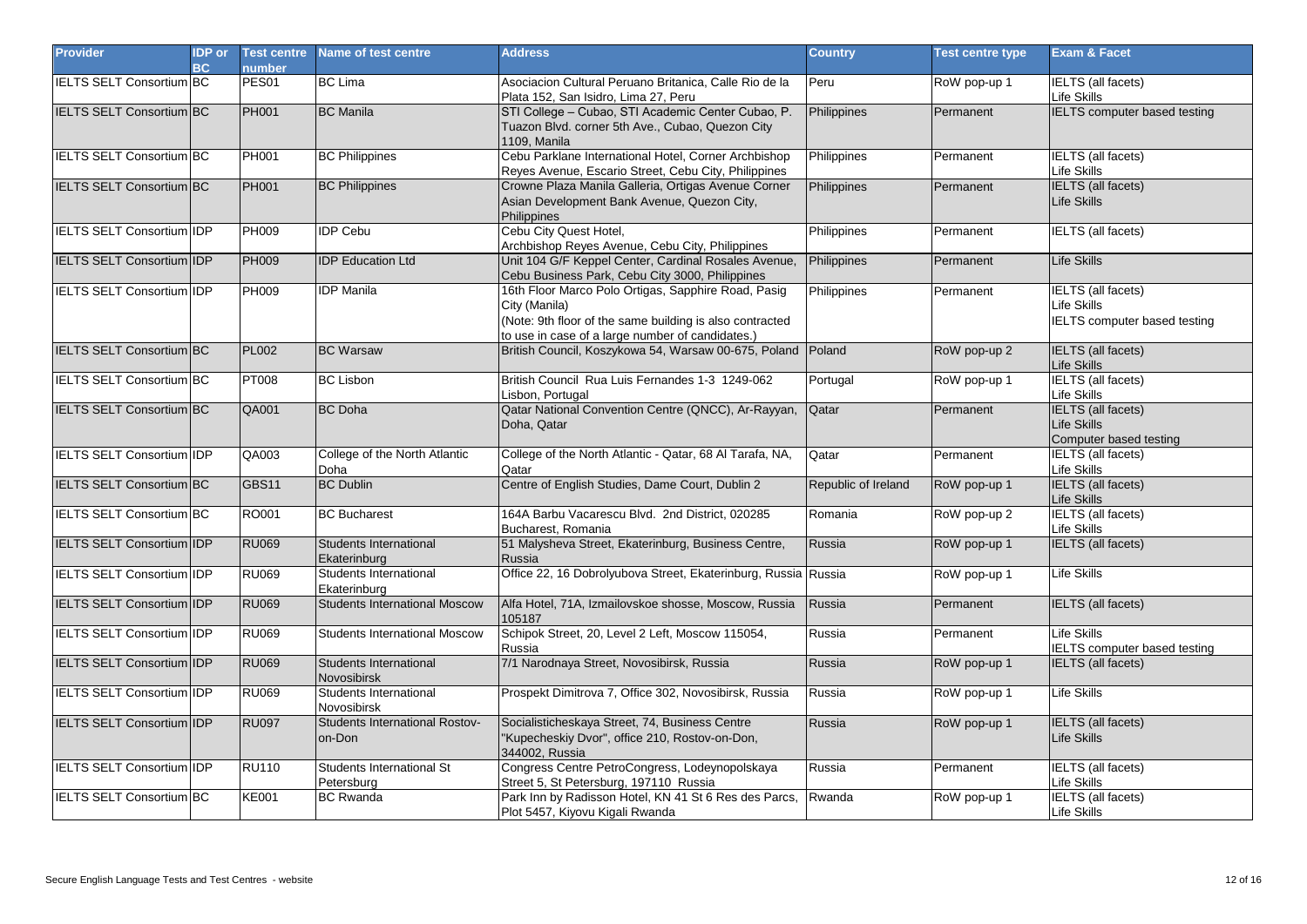| <b>Provider</b>                  | <b>IDP</b> or<br>BC | <b>Test centre</b><br>number | Name of test centre  | <b>Address</b>                                                                                                                                                            | <b>Country</b> | <b>Test centre type</b> | <b>Exam &amp; Facet</b>                        |
|----------------------------------|---------------------|------------------------------|----------------------|---------------------------------------------------------------------------------------------------------------------------------------------------------------------------|----------------|-------------------------|------------------------------------------------|
| <b>IELTS SELT Consortium BC</b>  |                     | SA105                        | <b>BC AI Khobar</b>  | Mens centre: Novotel Business Park, 4292 King Fahd<br>Road, Al Khalidiyah Ash Shamaliyah, Dammam 32232,<br>Saudi Arabia                                                   | Saudi Arabia   | Permanent               | <b>IELTS</b> (all facets)<br>Life Skills       |
| <b>IELTS SELT Consortium BC</b>  |                     | SA105                        | <b>BC AI Khobar</b>  | PMPYD - Prince Mohammed Program for Youth<br>Development, Prince Mohammed Bin Fahd Road, An<br>Nuzhah, Dammam 32252                                                       | Saudi Arabia   | Permanent               | <b>IELTS</b> (all facets)<br>Life Skills       |
| IELTS SELT Consortium BC         |                     | SA100                        | <b>BC</b> Jeddah     | 6th floor, Farsi Center, King Abdullah Bin Abdulaziz<br>Road Al Ruwais, Jeddah 23213                                                                                      | Saudi Arabia   | Permanent               | <b>IELTS</b> (all facets)<br><b>ife Skills</b> |
| IELTS SELT Consortium BC         |                     | SA102                        | <b>BC Riyadh</b>     | Courtyard by Marriott Riyadh Diplomatic Quarter, Al-<br>Hada District, Abdulah bin Huzafa Al-Sahmi<br>Street, Riyadh 64819 (male centre)                                  | Saudi Arabia   | Permanent               | <b>IELTS</b> (all facets)<br>Life Skills       |
| <b>IELTS SELT Consortium BC</b>  |                     | SA102                        | <b>BC Rivadh</b>     | Courtyard by Marriott Riyadh Diplomatic Quarter, Al-<br>Hada District, Abdulah bin Huzafa Al-Sahmi<br>Street, Riyadh 64819 (female centre)                                | Saudi Arabia   | Permanent               | ELTS (all facets)<br>Life Skills               |
| IELTS SELT Consortium IDP        |                     | SA036                        | <b>IDP AI Khobar</b> | IDP Education Pty Ltd Alkhobar, 3rd floor, Silver Tower - Saudi Arabia<br>King Abdulaziz Street, Al Khobar 31952, Kingdom of<br>Saudi Arabia                              |                | Permanent               | Life Skills                                    |
| <b>IELTS SELT Consortium IDP</b> |                     | SA036                        | <b>IDP AI Khobar</b> | College of Education, Training and Community Service<br>Center, Prince Saad Street, Al Muraikabat, Dammam<br>3145, Kingdom of Saudi Arabia (Male centre)                  | Saudi Arabia   | Permanent               | <b>IELTS</b> (all facets)                      |
| IELTS SELT Consortium IDP        |                     | SA036                        | <b>IDP AI Khobar</b> | Community College in Dammam (female section), Al<br>Imam Ali Ibn Abi Talib St, Abdullah Fuad, 34212,<br>Dammam, Saudi Arabia. (female centre)                             | Saudi Arabia   | Permanent               | <b>IELTS</b> (all facets)                      |
| IELTS SELT Consortium IDP        |                     | SA230                        | <b>IDP Jeddah</b>    | IDP Education, 2nd Floor, Arabian Business Centre,<br>Jeddah, King Abdullah Road, Jeddah, Kingdom of<br>Saudi Arabia                                                      | Saudi Arabia   | Permanent               | Life Skills                                    |
| IELTS SELT Consortium IDP        |                     | SA230                        | <b>IDP</b> Jeddah    | University of Business and Technology, Jeddah,<br>Dahban 21361, Kingdom of Saudi Arabia (Male only)                                                                       | Saudi Arabia   | Permanent               | <b>IELTS</b> (all facets)                      |
| <b>IELTS SELT Consortium IDP</b> |                     | SA230                        | <b>IDP Jeddah</b>    | CBA Jeddah Campus, Saree Street, Jeddah (Female<br><b>Students Section)</b>                                                                                               | Saudi Arabia   | Permanent               | <b>IELTS</b> (all facets)                      |
| IELTS SELT Consortium IDP        |                     | <b>SA005</b>                 | <b>IDP Riyadh</b>    | Al Faisal University, Al Zahrawi Street, Al Maather, Al<br>Takhassusi, Riyadh 11533, Kingdom of Saudi Arabia                                                              | Saudi Arabia   | Permanent               | <b>IELTS</b> (all facets)                      |
| IELTS SELT Consortium IDP        |                     | SA005                        | <b>IDP</b> Riyadh    | IDP Education, Al Rabiea Tower, Al Fahd Hotel<br>Building, 6th Floor, Office 601, Olaya main road (South)<br>cross with Kherais, Riyadh 11543, Kingdom of Saudi<br>Arabia | Saudi Arabia   | Permanent               | Life Skills                                    |
| <b>IELTS SELT Consortium BC</b>  |                     | GH001                        | <b>BC</b> Ghana      | British Council, Rue AAB-68, Amitié Zone A et B, (BP<br>6232) Dakar, Senegal                                                                                              | Senegal        | RoW pop-up 1            | <b>IELTS (all facets)</b><br>Life Skills       |
| IELTS SELT Consortium BC         |                     | EA001                        | <b>BC</b> Belgrade   | British Council Terazije 8/II floor 11000 Belgrade<br>Serbia                                                                                                              | Serbia         | RoW pop-up 1            | <b>IELTS</b> (all facets)<br>ife Skills        |
| <b>IELTS SELT Consortium BC</b>  |                     | GH001                        | <b>BC Freetown</b>   | Tower Hill, PO Box 124, Freetown, Sierra Leone                                                                                                                            | Sierra Leone   | RoW pop-up 1            | <b>IELTS</b> (all facets)<br>Life Skills       |
| <b>IELTS SELT Consortium BC</b>  |                     | <b>SG002</b>                 | <b>BC Singapore</b>  | Lifelong Learning Institute, 11 Eunos Road 8 (Paya<br>Lebar central), Singapore 408601                                                                                    | Singapore      | Permanent               | <b>IELTS</b> (all facets)<br>Life Skills       |
| IELTS SELT Consortium IDP        |                     | <b>SG017</b>                 | <b>IDP</b> Singapore | IDP Singapore - RELC, 4th Level RELC Building, 30<br>Orange Grove Road 258352, Singapore                                                                                  | Singapore      | Permanent               | ELTS (all facets)<br>Life Skills               |
| <b>IELTS SELT Consortium BC</b>  |                     | SI003                        | <b>BC</b> Ljubljana  | Tivoli Centre, Bleiweisova ul 30, Ljubljana, Slovenia                                                                                                                     | Slovenia       | RoW pop-up 2            | <b>IELTS</b> (all facets)<br>∟ife Skills       |
| <b>IELTS SELT Consortium BC</b>  |                     | ZA001                        | <b>BC Cape Town</b>  | Upper East Side, 31 Brickfield Road, Woodstock, Cape<br>Town, South Africa                                                                                                | South Africa   | RoW pop-up 1            | <b>IELTS</b> (all facets)<br>Life Skills       |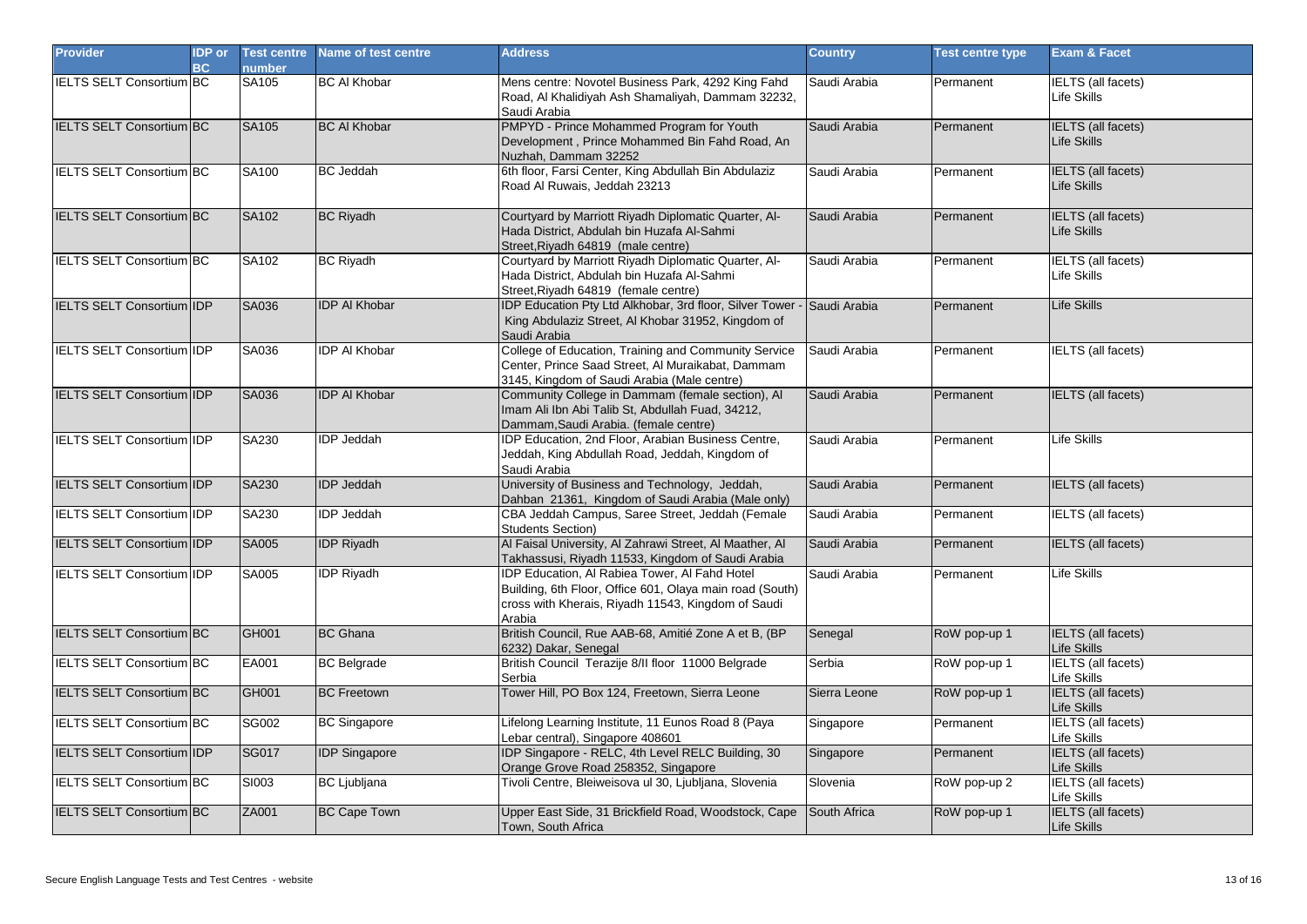| <b>Provider</b>                  | <b>IDP</b> or<br>BC | <b>Test centre</b><br><b>number</b> | Name of test centre                         | <b>Address</b>                                                                                                                                               | <b>Country</b>      | <b>Test centre type</b>                | <b>Exam &amp; Facet</b>                                                                |
|----------------------------------|---------------------|-------------------------------------|---------------------------------------------|--------------------------------------------------------------------------------------------------------------------------------------------------------------|---------------------|----------------------------------------|----------------------------------------------------------------------------------------|
| <b>IELTS SELT Consortium BC</b>  |                     | ZA001                               | <b>BC</b> Durban                            | Richfield Institute of Technology, 9 Palm Blvd,<br>Umhlanga, 4000, South Africa                                                                              | South Africa        | RoW pop-up 1                           | <b>IELTS</b> (all facets)<br>Life Skills                                               |
| <b>IELTS SELT Consortium BC</b>  |                     | ZA001                               | <b>BC Johannesburg</b>                      | 275 Jan Smuts Avenue, Dunkeld West, Johannesburg,<br>South Africa                                                                                            | South Africa        | RoW pop-up 1                           | <b>IELTS</b> (all facets)<br>Life Skills                                               |
| <b>IELTS SELT Consortium BC</b>  |                     | ZA001                               | <b>BC Port Elizabeth</b>                    | B & E Conference, Kempston Road, Korsten, Port<br>Elizabeth, 6020, South Africa                                                                              | South Africa        | RoW pop-up 1                           | <b>IELTS</b> (all facets)<br><b>Life Skills</b>                                        |
| <b>IELTS SELT Consortium BC</b>  |                     | ZA001                               | <b>BC</b> Pretoria                          | Hotel 224, 595 Leyds St, Arcadia, Pretoria, 0007                                                                                                             | South Africa        | Temporary (3 months IELTS (all facets) | <b>Life Skills</b>                                                                     |
| <b>IELTS SELT Consortium BC</b>  |                     | <b>KR001</b>                        | <b>BC Seoul</b>                             | Dongkuk University, Pilldongro 1gil, 30, Joong-gu,<br>Seoul, South Korea                                                                                     | South Korea         | Permanent                              | <b>IELTS</b> (all facets)<br><b>Life Skills</b><br><b>IELTS</b> computer based testing |
| IELTS SELT Consortium IDP        |                     | <b>KR009</b>                        | <b>IDP Seoul</b>                            | CNN the Biz - 48 Teheran-Ro 1 Gill, Gangnam-Gu,<br>Seoul, South Korea                                                                                        | South Korea         | Permanent                              | <b>IELTS</b> (all facets)                                                              |
| <b>IELTS SELT Consortium IDP</b> |                     | <b>KR009</b>                        | <b>IDP Seoul</b>                            | IDP Seoul, 11F. 61, Seochodaero 77-Gil, Seocho, Seoul South Korea                                                                                            |                     | Permanent                              | <b>Life Skills</b>                                                                     |
| <b>IELTS SELT Consortium BC</b>  |                     | <b>ES024</b>                        | <b>BC</b> Madrid                            | Paseo General Martinez Campos 31, 28010 Madrid,<br>Spain                                                                                                     | Spain               | RoW pop-up 1                           | IELTS (all facets)<br><b>Life Skills</b>                                               |
| IELTS SELT Consortium BC         |                     | <b>LK001</b>                        | <b>BC Colombo</b>                           | No 58, Sambhuddhathwa Jayanthi Mawatha, Colombo<br>05, Sri Lanka                                                                                             | Sri Lanka           | Permanent                              | <b>IELTS</b> (all facets)<br>Life Skills                                               |
| <b>IELTS SELT Consortium IDP</b> |                     | <b>LK012</b>                        | <b>IDP Education Lanka (Private)</b><br>Ltd | Serendib Tower 324, Galle Road, Colombo 3, Sri Lanka Sri Lanka                                                                                               |                     | Permanent                              | <b>IELTS</b> (all facets)<br><b>Life Skills</b>                                        |
| <b>IELTS SELT Consortium BC</b>  |                     | SD001                               | <b>BC Khartoum</b>                          | Mamoun Biherei conference hall, Mohamed Najib<br>Street, Khartoum, Sudan                                                                                     | Sudan               | Permanent                              | <b>IELTS</b> (all facets)<br>Life Skills                                               |
| IELTS SELT Consortium BC         |                     | <b>GR005</b>                        | <b>BC Stockholm</b>                         | Folkuniversitetet IELTS, Box 6901, Stockholm 102 39,<br>Sweden                                                                                               | Sweden              | RoW pop-up 1                           | <b>IELTS</b> (all facets)<br>Life Skills                                               |
| <b>IELTS SELT Consortium BC</b>  |                     | CH066                               | <b>BC</b> Geneva                            | Ifage Place des Augustins 19, 1205 Geneva,<br>Switzerland                                                                                                    | Switzerland         | RoW pop-up 1                           | <b>IELTS</b> (all facets)<br><b>Life Skills</b>                                        |
| <b>IELTS SELT Consortium BC</b>  |                     | <b>TW010</b>                        | <b>BC Taipei</b>                            | GIS Taipei Tech Convention Centre, Next to Lane 193,<br>Zhongxiao East Road Section 3, Taipei, Taiwan                                                        | Taiwan              | Permanent                              | IELTS (all facets)                                                                     |
| IELTS SELT Consortium IDP        |                     | <b>TW001</b>                        | <b>IDP Taipei</b>                           | Giraffe, No., Sec.1, Zhongxiao E. Road, Zhongzheng<br>District, Taipei City, Taiwan                                                                          | Taiwan              | Permanent                              | IELTS (all facets)<br><b>Life Skills</b>                                               |
| IELTS SELT Consortium IDP        |                     | <b>TW001</b>                        | <b>IDP Taipei</b>                           | B1F., No.2, Sec. 3, Bade Rd., Songshan Dist., Taipei<br>City 105, Taiwan (R.O.C.)                                                                            | Taiwan              | Permanent                              | <b>IELTS</b> (all facets)<br><b>Life Skills</b>                                        |
| <b>IELTS SELT Consortium BC</b>  |                     | KZ001                               | <b>BC Dushanbe</b>                          | Central Asian University, 47a Druzhby Narodov street,<br>Dushanbe, Tajikistan                                                                                | Tajikistan          | RoW pop-up 1                           | <b>IELTS</b> (all facets)<br><b>Life Skills</b>                                        |
| <b>IELTS SELT Consortium BC</b>  |                     | TZ003                               | <b>BC</b> Tanzania                          | British Council, Samora Avenune, Ohio Street, Dar Es<br>Salaam. Tanzania                                                                                     | Tanzania            | RoW pop-up 1                           | IELTS (all facets)<br><b>Life Skills</b>                                               |
| IELTS SELT Consortium BC         |                     | TH001                               | <b>BC Bangkok</b>                           | The Landmark Bangkok Hotel, 138 Sukhumvit Road,<br>Bangkok 10110, Thailand                                                                                   | Thailand            | Permanent                              | <b>IELTS</b> (all facets)<br>Life Skills                                               |
| <b>IELTS SELT Consortium BC</b>  |                     | <b>TH001</b>                        | <b>BC Bangkok</b>                           | College of Management, University of Phayao, Wave<br>Place Building, 8th Floor, Wave Place Building, 8th<br>Floor, 55 Wireless Road, Patumwan, Bangkok 10330 | Thailand            | Permanent                              | <b>IELTS</b> computer based testing                                                    |
| <b>IELTS SELT Consortium IDP</b> |                     | <b>TH011</b>                        | <b>IDP Bangkok</b>                          | Pullman Grande Sukhumvit, 30 Sukhumvit 21 (Asoke)<br>road, Bangkok 10110, Thailand                                                                           | Thailand            | Permanent                              | IELTS (all facets)                                                                     |
| IELTS SELT Consortium IDP        |                     | <b>TH011</b>                        | <b>IDP Bangkok</b>                          | IDP Thailand, 313 CP Tower 4th floor, Silom Road,<br>Bangrak, Bangkok, Thailand                                                                              | Thailand            | Permanent                              | <b>Life Skills</b>                                                                     |
| <b>IELTS SELT Consortium IDP</b> |                     | <b>TH011</b>                        | <b>IDP Bangkok</b>                          | FYI Center - Building 2, 5th Floor, Room# 508-509,<br>2525 Rama IV Road, Klongtoei, Bangkok 10110                                                            | Thailand            | Permanent                              | <b>IELTS</b> computer based testing                                                    |
| <b>IELTS SELT Consortium BC</b>  |                     | <b>TTS01</b>                        | <b>BC Port of Spain</b>                     | Centre for Language Learning, Lewis Avenue, The<br>University of the West Indies, St Augustine, Trinidad &<br>Tobago                                         | Trinidad and Tobago | RoW pop-up 2                           | IELTS (all facets)<br><b>Life Skills</b>                                               |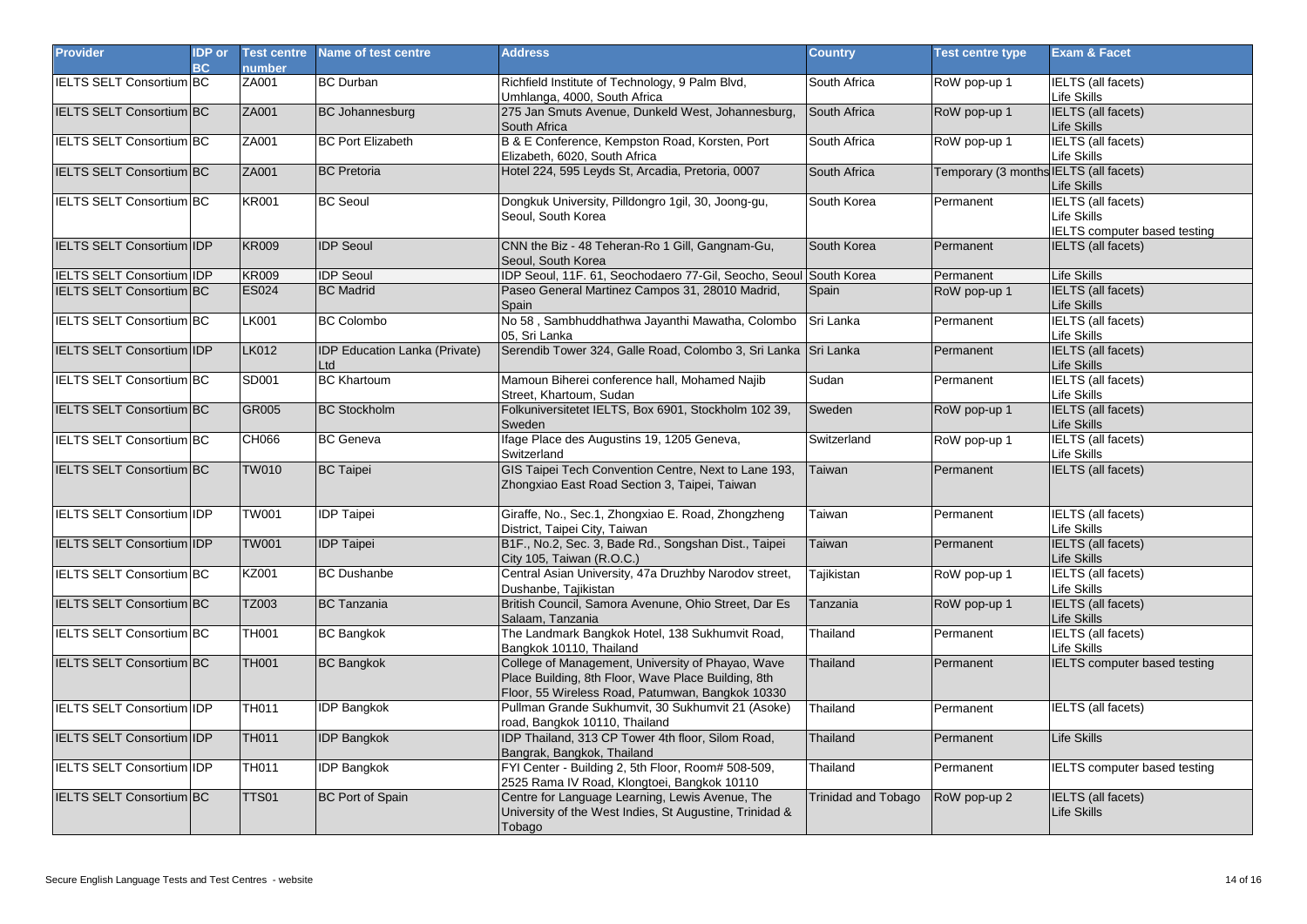| <b>Provider</b>                  | <b>IDP</b> or<br>BC | <b>Test centre</b><br>number | Name of test centre         | <b>Address</b>                                                                                                                                           | <b>Country</b>              | <b>Test centre type</b> | <b>Exam &amp; Facet</b>                         |
|----------------------------------|---------------------|------------------------------|-----------------------------|----------------------------------------------------------------------------------------------------------------------------------------------------------|-----------------------------|-------------------------|-------------------------------------------------|
| IELTS SELT Consortium BC         |                     | <b>TN001</b>                 | <b>BC Tunisia</b>           | British Council Tunisia: 87 Avenue Mohamed V, BP 96<br>Le Belvédère 1002 Tunis, Tunisia                                                                  | Tunisia                     | RoW pop-up 1            | <b>IELTS</b> (all facets)<br><b>Life Skills</b> |
| <b>IELTS SELT Consortium BC</b>  |                     | <b>TR002</b>                 | <b>BC</b> Adana             | Riva Reşatbey Hotel Reşatbey Mah. Adalet Cad. No:20<br>Seyhan / Adana, Turkey                                                                            | Turkey                      | RoW pop-up 1            | <b>IELTS</b> (all facets)<br><b>Life Skills</b> |
| <b>IELTS SELT Consortium BC</b>  |                     | <b>TR002</b>                 | <b>BC</b> Ankara            | Limak Ambassadore Bogaz sokak No:19 Kavaklıdere,<br>Ankara, Turkev                                                                                       | Turkey                      | Permanent               | <b>IELTS</b> (all facets)<br>Life Skills        |
| <b>IELTS SELT Consortium BC</b>  |                     | <b>TR002</b>                 | <b>BC</b> Antalya           | Artı Dil Yabancı Dil Kursu Atatürk cad. Sinan Mah. 1253<br>Sok. No: 17/1-2, Antalya, Turkey                                                              | <b>Turkey</b>               | RoW pop-up 1            | <b>IELTS</b> (all facets)<br><b>Life Skills</b> |
| <b>IELTS SELT Consortium BC</b>  |                     | <b>TR002</b>                 | <b>BC</b> Istanbul          | Mercure Istanbul City Bosphorus Hotel Barbaros,<br>Bulvarı 165 34349, Balmumcu / Beşiktaş - Istanbul /                                                   | Turkey                      | Permanent               | <b>IELTS</b> (all facets)<br>Life Skills        |
| IELTS SELT Consortium BC         |                     | <b>TR002</b>                 | <b>BC</b> Istanbul          | British Side, Barbaros Boulevard No: 91, Besiktas,<br>Istanbul 34353                                                                                     | <b>Turkey</b>               | Permanent               | <b>IELTS</b> computer based testing             |
| IELTS SELT Consortium BC         |                     | <b>TR002</b>                 | <b>BC</b> Izmir             | The Address Education Centre Çankaya, Gazi Bulvarı<br>no:59 Zeytinoğlu İş. Mrk. K. 6-7 35210 Çankaya-İzmir,<br>Turkev                                    | Turkey                      | Permanent               | IELTS (all facets)<br>Life Skills               |
| <b>IELTS SELT Consortium IDP</b> |                     | <b>TR100</b>                 | <b>IDP</b> Adana            | Divan Hotel Adana, Çınarlı Mahallesi, Turhan Cemal<br>Beriker Bulvarı No: 33 01120 Seyhan, Adana, Turkey                                                 | Turkey                      | RoW pop-up 1            | <b>IELTS</b> (all facets)<br><b>Life Skills</b> |
| IELTS SELT Consortium IDP        |                     | TR021                        | <b>IDP Ankara</b>           | IDP Education, Mesrutiyet Cd. 22/2 Kizilay, Ankara,<br>Turkev                                                                                            | Turkey                      | Permanent               | Life Skills                                     |
| IELTS SELT Consortium IDP        |                     | <b>TR021</b>                 | <b>IDP</b> Ankara           | Anemon Hotel, Kavaklidere Mah. Konur 2 Sok. No. 60<br>Cankaya Ankara, Turkey                                                                             | <b>Turkey</b>               | Permanent               | IELTS (all facets)                              |
| <b>IELTS SELT Consortium IDP</b> |                     | TR100                        | <b>IDP Antalya</b>          | The Marmara Hotel, Şirinyalı Mh., Lara Caddesi<br>No:136, 07160 Antalya, Turkey                                                                          | Turkey                      | RoW pop-up 1            | IELTS (all facets)<br>Life Skills               |
| <b>IELTS SELT Consortium IDP</b> |                     | <b>TR002</b>                 | <b>IDP Bursa</b>            | Hampton By Hilton Bursa, Soğanlı Mah., Yeni Yalova<br>Yolu Caddesi No:349, 16210 Osmangazi/Bursa, Turkey                                                 | Turkey                      | RoW pop-up 1            | <b>IELTS</b> (all facets)<br>Life Skills        |
| <b>IELTS SELT Consortium IDP</b> |                     | TR100                        | <b>IDP Bursa</b>            | Divan Hotel, Kükürtlü Mahallesi, Dr. Rüştü Burlu<br>Caddesi, No: 11 16080 Osmangazi, Bursa, Turkey                                                       | Turkey                      | RoW pop-up 1            | <b>IELTS</b> (all facets)<br><b>Life Skills</b> |
| <b>IELTS SELT Consortium IDP</b> |                     | <b>TR100</b>                 | <b>IDP Istanbul</b>         | Harbiye Mah Cumhuriyet Cad, Kahan Apt No 40, 4<br>Elmadag Sisli, Istanbul, Turkey                                                                        | Turkey                      | Permanent               | <b>Life Skills</b><br>(CBT added 21/10/2017)    |
| <b>IELTS SELT Consortium IDP</b> |                     | TR100                        | <b>IDP</b> Istanbul         | Intercontinental Istanbul, Asker Ocağı Cad. No:1<br>Taksim 34435, İstanbul, Turkey                                                                       | Turkey                      | Permanent               | IELTS (all facets)                              |
| <b>IELTS SELT Consortium IDP</b> |                     | <b>TR100</b>                 | <b>IDP Izmir</b>            | Hilton Hotel, Ismet Kaptan Mh., Gazi Osman Paşa Blv<br>No:7, Konak/Izmir, Turkey                                                                         | <b>Turkey</b>               | Permanent               | IELTS (all facets)<br><b>Life Skills</b>        |
| <b>IELTS SELT Consortium BC</b>  |                     | <b>TR002</b>                 | <b>BC Ashgabat</b>          | Confrence Hall, 1st floor, Ak Altyn Hotel, Magumguly<br>avenue, 141/1, Ashgabat 744000, Turkmenistan                                                     | Turkmenistan                | RoW pop-up 1            | <b>IELTS</b> (all facets)<br><b>Life Skills</b> |
| IELTS SELT Consortium BC         |                     | <b>UG001</b>                 | <b>BC Kampala</b>           | Kabira Country Club, Plot 63, Old Kira Road, Bukoto,<br>Kampala, Uganda                                                                                  | Uganda                      | Permanent               | <b>IELTS</b> (all facets)<br>Life Skills        |
| <b>IELTS SELT Consortium BC</b>  |                     | <b>UA001</b>                 | <b>BC Kyiv</b>              | UBI conference hall "Study", 7 Vasylenka street. Kyiv,<br>Ukraine                                                                                        | Ukraine                     | Permanent               | <b>IELTS</b> (all facets)<br>Life Skills        |
| IELTS SELT Consortium IDP        |                     | <b>UA020</b>                 | Students International Kyiv | Students International IELTS Test Centre, off. 519, 14/1<br>Mechnikova Street 01133, Kyiv, Ukraine                                                       | Ukraine                     | Permanent               | <b>IELTS</b> (all facets)<br><b>Life Skills</b> |
| <b>IELTS SELT Consortium BC</b>  |                     | AE110                        | <b>BC Abu Dhabi</b>         | Emirates Institute for Banking and Financial Studies,<br>Sultan Bin Zayed the First Street (4th Street), Muroor<br>Road, Abu Dhabi, United Arab Emirates | <b>United Arab Emirates</b> | Permanent               | <b>IELTS</b> (all facets)<br><b>Life Skills</b> |
| <b>IELTS SELT Consortium BC</b>  |                     | AE001                        | <b>BC Dubai</b>             | Zayed University, Convention Centre, Academic city,<br>Ruwaiya 2, Dubai, United Arab Emirates                                                            | <b>United Arab Emirates</b> | Permanent               | IELTS (all facets)<br>Life Skills               |
| IELTS SELT Consortium BC         |                     | AE001                        | <b>BC Dubai</b>             | The Exam Preparation and Testing House, Suite 703,<br>Apricot Tower, Dubai Silicon Oasis,<br>P.O.Box 300109, Dubai, UAE                                  | <b>United Arab Emirates</b> | Permanent               | IELTS computer based testing                    |